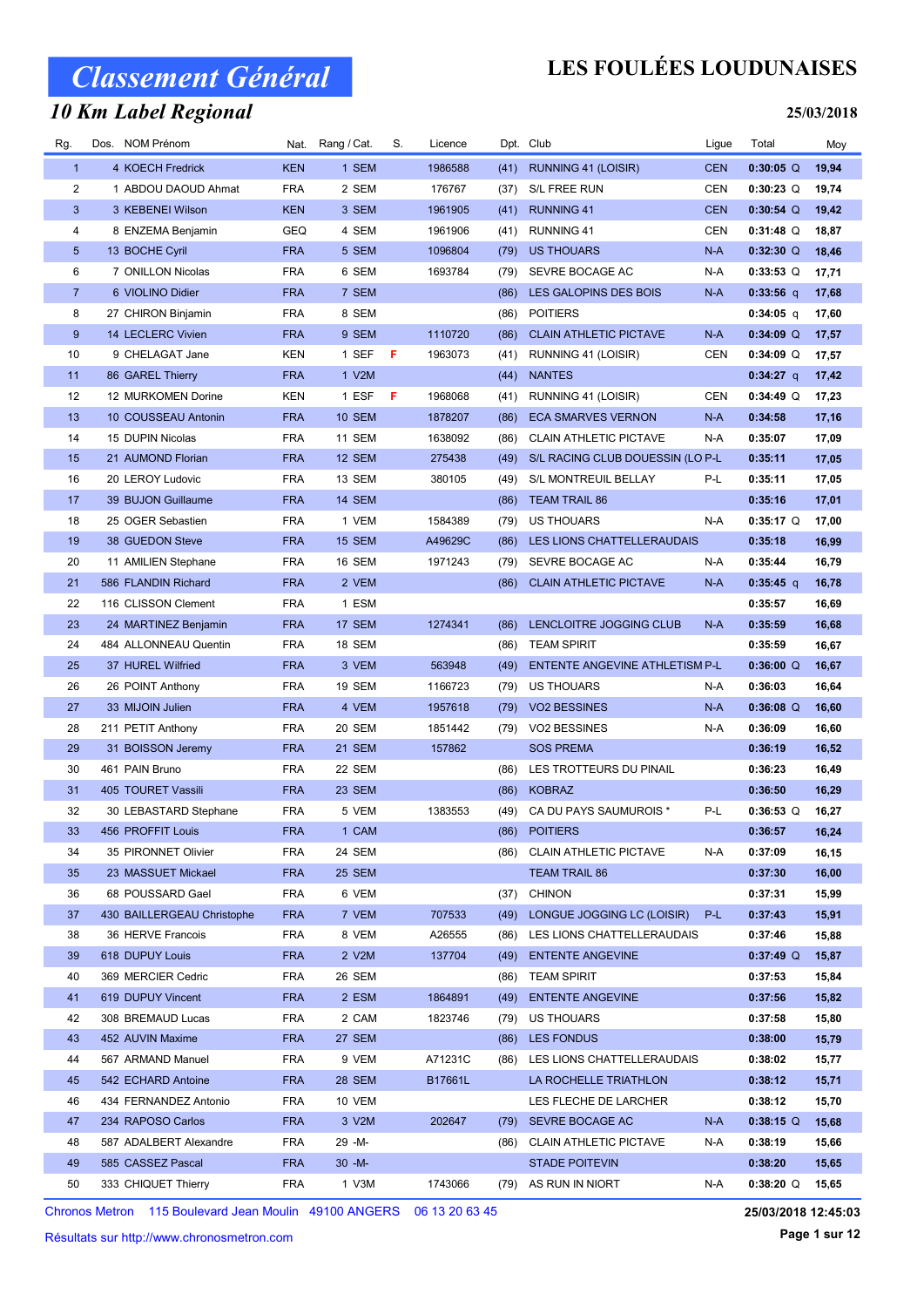#### 10 Km Label Regional

## LES FOULÉES LOUDUNAISES

#### 25/03/2018

| Rg. | Dos. NOM Prénom                     |            | Nat. Rang / Cat. | S. | Licence |      | Dpt. Club                        | Ligue | Total       | Moy   |
|-----|-------------------------------------|------------|------------------|----|---------|------|----------------------------------|-------|-------------|-------|
| 51  | 382 HAYE Jeanick                    | <b>FRA</b> | 4 V2M            |    | 173545  | (79) | SEVRE BOCAGE AC                  | $N-A$ | $0:38:24$ Q | 15,62 |
| 52  | 377 COUTANCEAU Nicolas              | <b>FRA</b> | 11 VEM           |    | 1077020 | (86) | LES GALOPINS DES BOIS            | N-A   | 0:38:37     | 15,54 |
| 53  | 564 TANCHOUX Bernard                | <b>FRA</b> | 12 VEM           |    |         | (86) | <b>RUNNEURS DES VIGNES</b>       |       | 0:38:42     | 15,50 |
| 54  | 357 BOCHE Manuel                    | <b>FRA</b> | 31 SEM           |    |         |      |                                  |       | 0:38:47     | 15,47 |
| 55  | 584 OUVRARD Pierre                  | <b>FRA</b> | $32 - M -$       |    |         | (86) | <b>INGRANDES</b>                 |       | 0:38:49     | 15,46 |
| 56  | 354 LACHAUME Julien                 | <b>FRA</b> | 33 SEM           |    | A26562C | (86) | LES LIONS CHATTELLERAUDAIS       |       | 0:38:55     | 15,42 |
| 57  | 410 GUIBERT Florent                 | <b>FRA</b> | 34 SEM           |    |         | (86) | <b>KOBRAZ</b>                    |       | 0:39:01     | 15,38 |
| 58  | 541 POMPADOU Kylian                 | <b>FRA</b> | 1 JUM            |    |         | (86) | RUN AND PERF                     |       | 0:39:10     | 15,32 |
| 59  | 495 BOULOUX Mathieu                 | <b>FRA</b> | <b>35 SEM</b>    |    |         | (86) | HANDICAP 2000                    |       | 0:39:23     | 15,24 |
| 60  | 577 YONCOURT Julien                 | <b>FRA</b> | 36 SEM           |    | A79857C |      | <b>VERON TRIATHLON</b>           |       | 0:39:32     | 15,18 |
| 61  | 534 CONSTANTIN Sebastien            | <b>FRA</b> | 13 VEM           |    | A48667  | (86) | LES LIONS CHATTELLERAUDAIS       |       | 0:39:36     | 15,15 |
| 62  | 335 PREVEAUX Cyril                  | <b>FRA</b> | 37 SEM           |    | B09407C | (86) | STADE POITEVIN DE TRIATHLON      |       | 0:39:38     | 15,14 |
| 63  | 435 PONCE Kevin                     | <b>FRA</b> | <b>38 SEM</b>    |    |         | (79) | <b>SAINT VARENT</b>              |       | 0:39:39     | 15,14 |
| 64  | 44 LAMORINIERE Jeremy               | <b>FRA</b> | 39 SEM           |    | B04387C |      | <b>ASPTT ANGERS</b>              |       | 0:39:39     | 15,13 |
| 65  | 190 NOVAIS David                    | <b>FRA</b> | 14 VEM           |    | 1556827 |      | (79) SEVRE BOCAGE AC             | N-A   | 0:39:40     | 15,12 |
| 66  | 510 BARBOT Nicolas                  | <b>FRA</b> | 15 VEM           |    |         |      | LES GAZELLES D ANTRAN            |       | 0:39:42     | 15,11 |
| 67  | 291 BICHON Sylvain                  | <b>FRA</b> | 16 VEM           |    | A71217  | (79) | <b>BRUNET MIGNE</b>              |       | 0:39:42     | 15,11 |
| 68  | 466 ELBAHRAOUI Mohamed              | <b>FRA</b> | 17 VEM           |    |         | (86) | <b>CENTER PARCS</b>              |       | 0:39:43     | 15,11 |
| 69  | 320 GUILLON David                   | <b>FRA</b> | 18 VEM           |    |         | (86) | <b>CLAIN ATHLETIC PICTAVE</b>    | N-A   | 0:39:45     | 15,09 |
| 70  | 286 BRUNET Ludovic                  | <b>FRA</b> | 19 VEM           |    | 1904991 |      | <b>BRUNET MIGNE</b>              |       | 0:39:46     | 15,09 |
| 71  | 540 LOULERGUE Julien                | <b>FRA</b> | 40 SEM           |    | A26601C | (49) | <b>SAUMUR TRIATHLON</b>          |       | 0:39:46     | 15,09 |
| 72  | 193 LEGEARD Dominique               | <b>FRA</b> | 20 VEM           |    |         | (86) | LES DELICES DE WAKE UP           |       | 0:39:47     | 15,08 |
| 73  | 348 AKAPO Mickael                   | <b>FRA</b> | 41 SEM           |    | 1860529 | (79) | US THOUARS                       | $N-A$ | 0:39:52     | 15,05 |
| 74  | 125 FLEURET Quentin                 | <b>FRA</b> | 42 SEM           |    |         |      |                                  |       | 0:39:52     | 15,05 |
| 75  | 40 BRIAND David                     | <b>FRA</b> | 21 VEM           |    | 797932  | (86) | <b>ENTENTE POITIERS ATHLE 86</b> | N-A   | 0:39:58     | 15,01 |
| 76  | 311 FROUSTEY Tony                   | <b>FRA</b> | 22 VEM           |    |         | (86) | LES GALOPINS DES BOIS            | N-A   | 0:40:01     | 14,99 |
| 77  | 336 GIRARD Alban                    | <b>FRA</b> | 23 VEM           |    |         | (86) | LES GALOPINS DES BOIS            | N-A   | 0:40:06     | 14,96 |
| 78  | 17 JEFFRAY Alexandre                | <b>FRA</b> | 43 SEM           |    | A26593  |      | TRIATHLON DE CHATELLERAUL        |       | 0:40:16     | 14,90 |
| 79  | 256 VALTEAU Boris                   | <b>FRA</b> | 24 VEM           |    | 1864054 | (79) | SEVRE BOCAGE AC                  | $N-A$ | 0:40:17     | 14,90 |
| 80  | 604 BESNAULT Benjamin               | <b>FRA</b> | 44 SEM           |    | B17255C | (86) | TRIATHLON DE CHATELLERAUL        |       | 0:40:17     | 14,90 |
| 81  | 155 NADEAU Pierrick                 | <b>FRA</b> | 25 VEM           |    |         |      | LES DELICES DE WAKE UP           |       | 0:40:19     | 14,88 |
| 82  | 231 BAZANTE Sebastien               | <b>FRA</b> | 26 VEM           |    |         |      | (86) LES DELICES DE WAKE UP      |       | 0:40:23     | 14,86 |
| 83  | 606 GUYONNEAU Mickael               | <b>FRA</b> | 27 VEM           |    |         |      | AS VOUILLE 86 JOGGING            |       | 0:40:25     | 14,85 |
| 84  | 253 LEPECUCHELLE Sebastien          | <b>FRA</b> | 45 SEM           |    |         |      |                                  |       | 0:40:26     | 14,84 |
| 85  | 605 BOUNOUA Jordan                  | <b>FRA</b> | 3 ESM            |    |         | (86) | <b>LOUDUN</b>                    |       | 0:40:27     | 14,83 |
| 86  | 419 BENITO GARCIA Louis Francoi FRA |            | 4 ESM            |    | 1207197 | (86) | E.A.P. CHATELLERAUDAIS           | N-A   | 0:40:27     | 14,83 |
| 87  | 123 BERTAUD Adrien                  | <b>FRA</b> | 2 JUM            |    | 1016426 | (86) | US MIGNE-AUXANCES                | N-A   | 0:40:28     | 14,83 |
| 88  | 342 BUJON Stephane                  | <b>FRA</b> | 46 SEM           |    | 1411416 | (86) | ENTENTE POITIERS ATHLE 86 (L N-A |       | 0:40:29     | 14,82 |
| 89  | 144 RAIMBAULT Herve                 | <b>FRA</b> | 28 VEM           |    | 1828035 | (86) | <b>ENTENTE POITIERS ATHLE 86</b> | N-A   | 0:40:32     | 14,80 |
| 90  | 130 SARRODET Arnaud                 | <b>FRA</b> | 29 VEM           |    |         | (75) | <b>PARIS</b>                     |       | 0:40:40     | 14,75 |
| 91  | 347 BOUCHET Frederic                | <b>FRA</b> | 30 VEM           |    |         | (86) | <b>POITIERS</b>                  |       | 0:40:41     | 14,75 |
| 92  | 546 MORIN Jean Christophe           | <b>FRA</b> | 5 V2M            |    |         | (86) | <b>CLAIN ATHLETIC PICTAVE</b>    | N-A   | 0:40:45     | 14,72 |
| 93  | 576 JONQUET Carole                  | <b>FRA</b> | 2 SEF            | F. | 1284417 | (33) | <b>CA BEGLAIS</b>                | N-A   | $0:40:51$ Q | 14,69 |
| 94  | 488 OCCOLIER Antoine                | <b>FRA</b> | 6 V2M            |    |         | (86) | COURIR DANS CHATELLERAULT N-A    |       | 0:40:54     | 14,67 |
| 95  | 533 BREGEAT Olivier                 | <b>FRA</b> | 31 VEM           |    | A48429C |      | LES LIONS CHATTELLERAUDAIS       |       | 0:40:55     | 14,66 |
| 96  | 273 BRISSET Pascal                  | <b>FRA</b> | 32 VEM           |    |         | (86) | LES DELICES DE WAKE UP           |       | 0:40:56     | 14,66 |
| 97  | 398 TOUBAS Francois                 | <b>FRA</b> | 47 SEM           |    |         | (86) | <b>KOBRAZ</b>                    |       | 0:40:56     | 14,66 |
| 98  | 350 VERNAULT Cyrill                 | <b>FRA</b> | 33 VEM           |    |         | (86) | LES GALOPINS DES BOIS            | N-A   | 0:41:01     | 14,63 |
| 99  | 356 BITAUDEAU Vincent               | <b>FRA</b> | 34 VEM           |    | 1976947 | (79) | <b>BRUNET MIGNE</b>              |       | 0:41:02     | 14,62 |
| 100 | 420 GUILLAUME Jeremy                | <b>FRA</b> | 48 SEM           |    |         | (86) | <b>TEAM SPIRIT</b>               |       | 0:41:03     | 14,62 |

Chronos Metron 115 Boulevard Jean Moulin 49100 ANGERS 06 13 20 63 45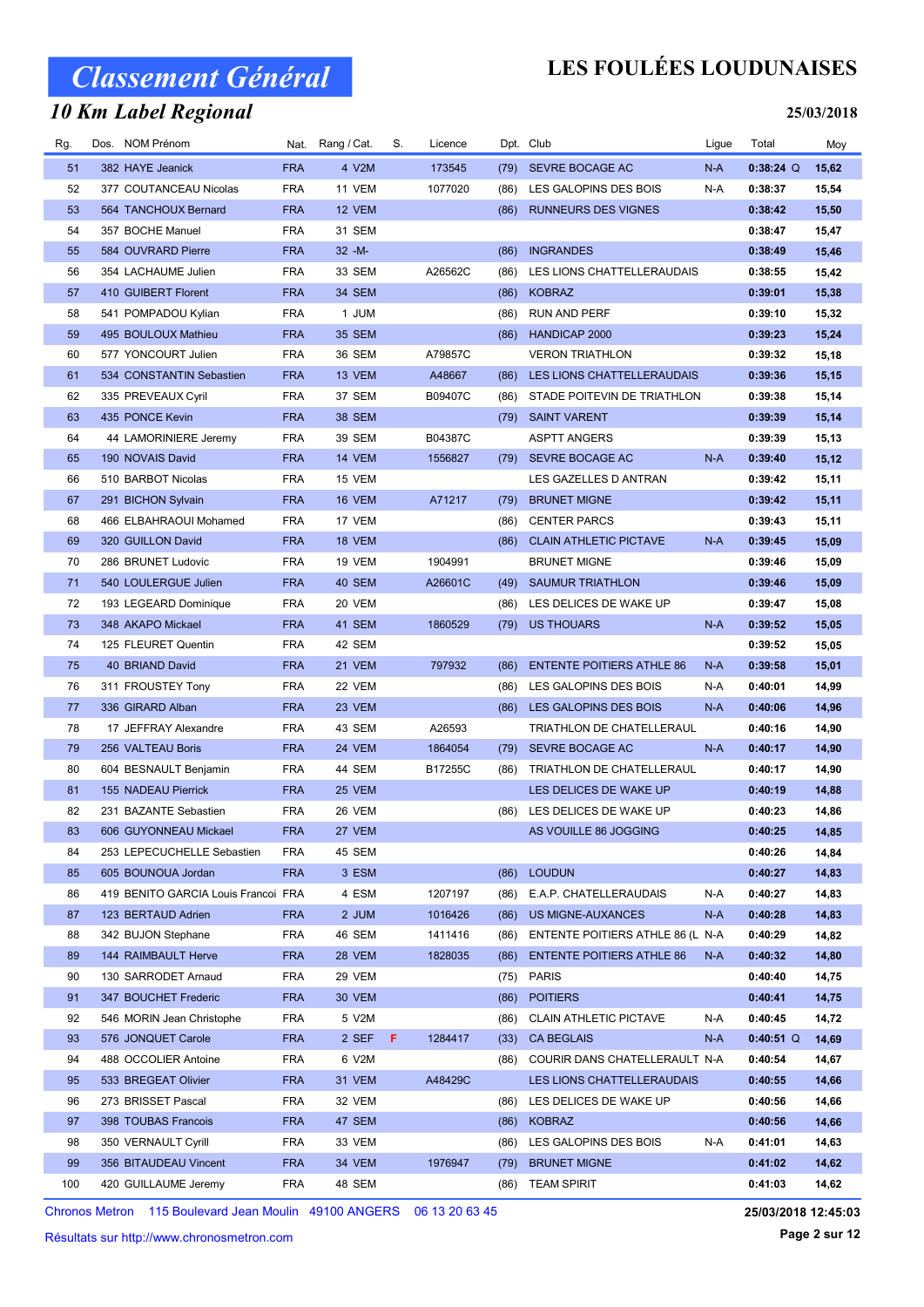#### 10 Km Label Regional

### LES FOULÉES LOUDUNAISES

#### 25/03/2018

| Rg. | Dos. NOM Prénom                |            | Nat. Rang / Cat. | S.  | Licence |      | Dpt. Club                         | Ligue | Total       | Moy   |
|-----|--------------------------------|------------|------------------|-----|---------|------|-----------------------------------|-------|-------------|-------|
| 101 | 290 AIGRON Jean Francois       | <b>FRA</b> | 35 VEM           |     |         |      | <b>BEAULIEU POUR COURIR</b>       |       | 0:41:03     | 14,61 |
| 102 | 254 BELLAMY Mathieu            | <b>FRA</b> | 49 SEM           |     | 1296696 | (86) | <b>ENTENTE POITIERS ATHLE 86</b>  | N-A   | 0:41:06     | 14,60 |
| 103 | 22 NOIRAUD Claudine            | <b>FRA</b> | 1 V3F            | F.  | A26188C |      | <b>TCG 79</b>                     |       | $0:41:08$ Q | 14,59 |
| 104 | 251 MARSAULT Sylvain           | <b>FRA</b> | 36 VEM           |     |         | (86) | CGL - Un hôpital pour les enfants |       | 0:41:08     | 14,59 |
| 105 | 156 PIMBERT Nicolas            | <b>FRA</b> | 37 VEM           |     |         | (86) | COURIR DANS CHATELLERAULT N-A     |       | 0:41:08     | 14,58 |
| 106 | 165 CREMADES Richard           | <b>FRA</b> | 38 VEM           |     |         | (86) | LES DELICES DE WAKE UP            |       | 0:41:13     | 14,56 |
| 107 | 191 RENARD Nicolas             | <b>FRA</b> | <b>50 SEM</b>    |     | 1755212 | (85) | NORD VENDEE ATHLETISME            | P-L   | 0:41:25     | 14,48 |
| 108 | 149 LIAIGRE Christophe         | <b>FRA</b> | <b>39 VEM</b>    |     |         | (79) | <b>IRAIS</b>                      |       | 0:41:27     | 14,48 |
| 109 | 431 CAUSSIN Yvan               | <b>FRA</b> | 40 VEM           |     | A92133C | (79) | <b>BRUNET MIGNE</b>               |       | 0:41:29     | 14,46 |
| 110 | 379 SAVIGNAT Frederic          | <b>FRA</b> | 41 VEM           |     | 1888232 | (79) | <b>VO2 BESSINES</b>               | N-A   | 0:41:36     | 14,42 |
| 111 | 621 JAVERNAUD Freddy           | <b>FRA</b> | <b>51 SEM</b>    |     |         |      | FAT ATHLETISME AIRVAULT           |       | 0:41:38     | 14,41 |
| 112 | 615 LOCHON Henri               | <b>FRA</b> | 52 SEM           |     | 1839510 | (86) | <b>ECA SMARVES VERNON</b>         | N-A   | 0:41:47     | 14,36 |
| 113 | 399 ALFRED Mickael             | <b>FRA</b> | 42 VEM           |     |         | (86) | LES GALOPINS DES BOIS             |       | 0:41:53     | 14,32 |
| 114 | 529 MARIE MAGDELEINE Claude    | <b>FRA</b> | 7 V2M            |     |         | (86) | <b>POITIERS</b>                   |       | 0:41:54     | 14,32 |
| 115 | 496 BESSIERE Tristan           | <b>FRA</b> | 43 VEM           |     | A26586C | (86) | LES LIONS CHATTELLERAUDAIS        |       | 0:42:00     | 14,29 |
| 116 | 70 ROBIN Laurent               | <b>FRA</b> | 44 VEM           |     |         |      |                                   |       | 0:42:04     | 14,27 |
| 117 | 318 DAVAIL Aurelien            | <b>FRA</b> | <b>53 SEM</b>    |     | 1907784 | (79) | <b>BRUNET MIGNE</b>               |       | 0:42:04     | 14,26 |
| 118 | 281 LE GOURRIEREC Mickael      | <b>FRA</b> | 54 SEM           |     | 1446316 | (79) | US THOUARS (LOISIR)               | N-A   | 0:42:07     | 14,24 |
| 119 | 261 CORNIERE Jean Paul         | <b>FRA</b> | 8 V2M            |     |         | (86) | <b>DISSAY</b>                     |       | 0:42:20     | 14,17 |
| 120 | 184 ALAIME David               | <b>FRA</b> | 9 V2M            |     |         |      | ACDC 37                           |       | 0:42:23     | 14,16 |
| 121 | 371 BILLEAU Jean Marc          | <b>FRA</b> | 45 VEM           |     | 1980750 | (79) | SEVRE BOCAGE AC                   | $N-A$ | 0:42:30     | 14,12 |
| 122 | 372 SENECHAULT Anthony         | <b>FRA</b> | 55 SEM           |     |         | (86) | LE ROCHEREAU                      |       | 0:42:37     | 14,08 |
| 123 | 523 DUPIN Alexia               | <b>FRA</b> | 3 SEF            | F   |         | (86) | <b>CHABICHOU</b>                  |       | $0:42:37$ q | 14,08 |
| 124 | 353 GETREAU Michael            | <b>FRA</b> | 46 VEM           |     |         | (86) | AS VOUILLE 86 JOGGING             |       | 0:42:41     | 14,05 |
| 125 | 175 SALIOT Yanis               | <b>FRA</b> | 3 JUM            |     |         | (79) | <b>SAINT VARENT RUN</b>           |       | 0:42:44     | 14,04 |
| 126 | 340 ROCHELLE Maxime            | <b>FRA</b> | 56 SEM           |     |         | (61) | <b>LOUDUN INTERIM</b>             |       | 0:42:47     | 14,03 |
| 127 | 136 MARIETTI Eric              | <b>FRA</b> | 47 VEM           |     | 247152  | (86) | KORIAN LES TROIS MOUTIERS         |       | 0:42:56     | 13,97 |
| 128 | 521 DUPUIS Damien              | <b>FRA</b> | 57 SEM           |     |         | (86) | <b>MIREBEAU</b>                   |       | 0:42:58     | 13,96 |
| 129 | 544 PICHARD Benoit             | <b>FRA</b> | <b>58 SEM</b>    |     | 1289988 | (86) | <b>ENTENTE POITIERS ATHLE 86</b>  | $N-A$ | 0:43:07     | 13,92 |
| 130 | 122 BERTAUD Jerome             | <b>FRA</b> | 10 V2M           |     |         | (86) | <b>MONTHOIRON</b>                 |       | 0:43:09     | 13,91 |
| 131 | 338 BAETA Joao                 | <b>FRA</b> | 48 VEM           |     | 1888264 | (79) | <b>VO2 BESSINES</b>               | $N-A$ | 0:43:13     | 13,88 |
| 132 | 327 GUERET Olivier             | <b>FRA</b> | 49 VEM           |     | 1976668 | (79) | US THOUARS (LOISIR)               | N-A   | 0:43:14     | 13,88 |
| 133 | 494 GERVAIS Franck             | <b>FRA</b> | 50 VEM           |     | A44469C |      | <b>TRIATHLON JOUE LES TOURS</b>   |       | 0:43:18     | 13,85 |
| 134 | 314 PIGET Pierrick             | <b>FRA</b> | 4 JUM            |     |         | (36) | 42 KM 195 LE BLANC                |       | 0:43:21     | 13,84 |
| 135 | 98 POMME ST GAUDENS Jean P FRA |            | 11 V2M           |     |         | (86) | UNC LOUDUN                        |       | 0:43:26     | 13,81 |
| 136 | 439 BARREAU Fabrice            | <b>FRA</b> | 51 VEM           |     |         | (78) | LES ALLUETS LE ROI                |       | 0:43:32     | 13,78 |
| 137 | 489 BIROT Philippe             | <b>FRA</b> | $2$ V3M          |     |         | (86) | US MIGNE-AUXANCES                 | $N-A$ | $0:43:54$ q | 13,67 |
| 138 | 438 LALLEMAND Nicolas          | <b>FRA</b> | 52 VEM           |     |         | (79) | <b>TEAM SPIRIT</b>                |       | 0:44:08     | 13,59 |
| 139 | 266 PERRINAUD Eric             | <b>FRA</b> | 53 VEM           |     | A71668C | (79) | <b>BRUNET MIGNE</b>               |       | 0:44:15     | 13,56 |
| 140 | 404 GIGON Flavien              | <b>FRA</b> | 59 SEM           |     |         | (86) | <b>LOUDUN</b>                     |       | 0:44:20     | 13,54 |
| 141 | 483 BOURDIN Dominique          | <b>FRA</b> | 12 V2M           |     |         | (86) | CHATELLERAULT                     |       | 0:44:21     | 13,53 |
| 142 | 476 CAMAGNI Mario              | <b>FRA</b> | 60 SEM           |     |         | (86) | LES GALOPINS DES BOIS             | N-A   | 0:44:22     | 13,52 |
| 143 | 226 PENOT Mickael              | <b>FRA</b> | 54 VEM           |     |         | (86) | LES DELICES DE WAKE UP            |       | 0:44:25     | 13,51 |
| 144 | 49 CHAUVETEAU Margot           | <b>FRA</b> | 2 ESF            | - F |         |      | (49) ANGERS                       |       | 0:44:27     | 13,50 |
| 145 | 263 MAGNANT Matthieu           | <b>FRA</b> | 61 SEM           |     |         |      |                                   |       | 0:44:29     | 13,49 |
| 146 | 569 TROUILLE Damien            | <b>FRA</b> | 62 SEM           |     |         | (49) | <b>SAUMUR</b>                     |       | 0:44:31     | 13,48 |
| 147 | 365 BARBOT Nicolas             | <b>FRA</b> | <b>55 VEM</b>    |     |         |      | <b>ASCORI</b>                     |       | 0:44:32     | 13,47 |
| 148 | 552 THEVENET Alain             | <b>FRA</b> | 3 V3M            |     |         |      |                                   |       | 0:44:32 q   | 13,47 |
| 149 | 88 GAUTIER Andre               | <b>FRA</b> | 13 V2M           |     |         |      | (79) LOUZY                        |       | 0:44:34     | 13,46 |
| 150 | 307 POIGNAND Gerard            | <b>FRA</b> | 14 V2M           |     | 488998  | (86) | AC INGRANDES (LOISIR)             | N-A   | 0:44:35     | 13,46 |

Chronos Metron 115 Boulevard Jean Moulin 49100 ANGERS 06 13 20 63 45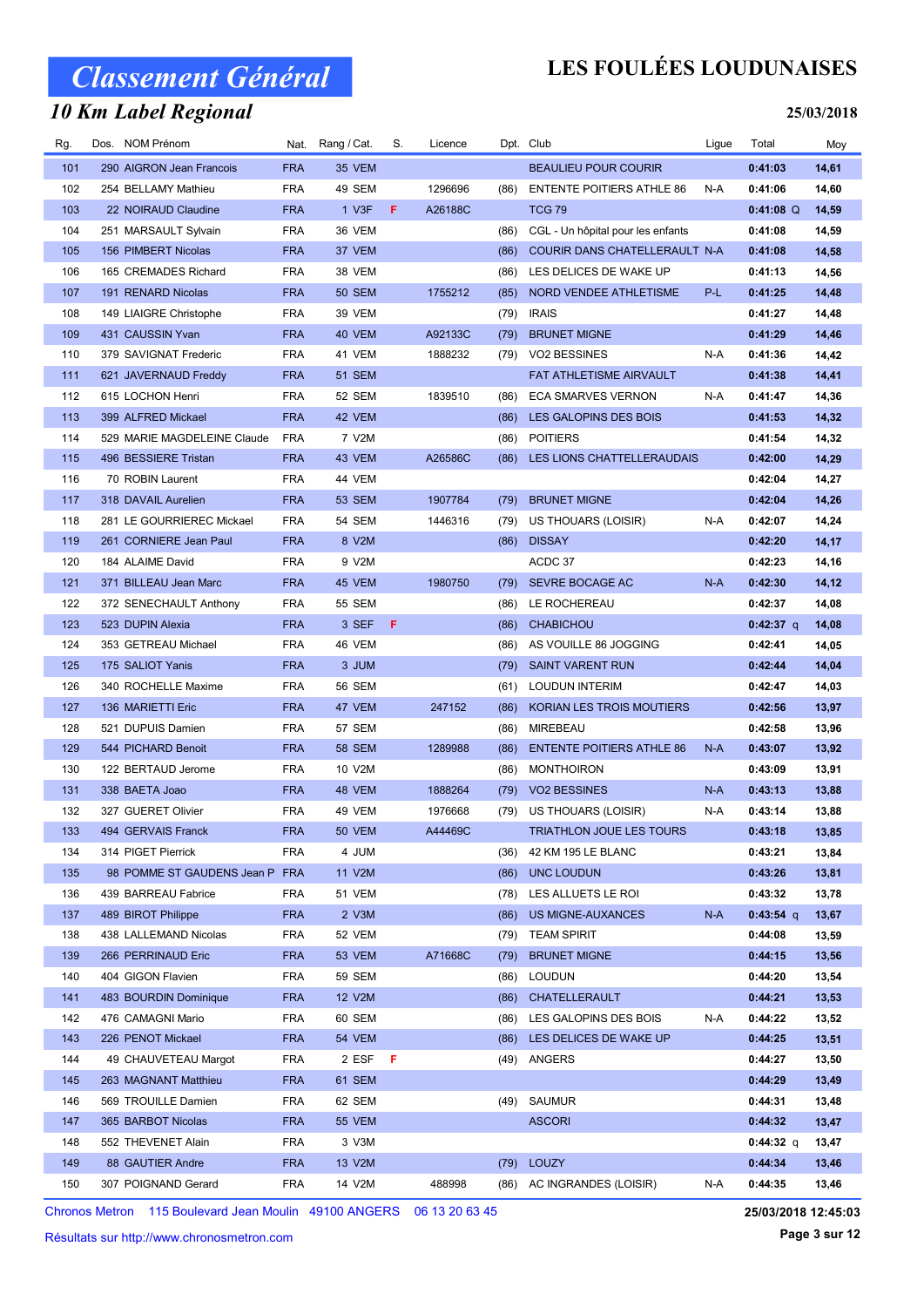### 10 Km Label Regional

## LES FOULÉES LOUDUNAISES

#### 25/03/2018

| Rg. | Dos. NOM Prénom             |            | Nat. Rang / Cat.   | S.  | Licence |      | Dpt. Club                         | Ligue      | Total       | Moy   |
|-----|-----------------------------|------------|--------------------|-----|---------|------|-----------------------------------|------------|-------------|-------|
| 151 | 403 CAMERA Guillaume        | <b>FRA</b> | 63 SEM             |     | A90249C |      | <b>LES LIONS CHATTELLERAUDAIS</b> |            | 0:44:36     | 13,45 |
| 152 | 423 GUERINEAU Jean Francois | <b>FRA</b> | <b>56 VEM</b>      |     |         | (79) | <b>JOG GATINE</b>                 |            | 0:44:36     | 13,45 |
| 153 | 166 FICHET Stephane         | <b>FRA</b> | 57 VEM             |     |         | (79) | LA FERRIERE EN PARTHENAY          |            | 0:44:38     | 13,44 |
| 154 | 133 PASCREAU Jerome         | <b>FRA</b> | <b>58 VEM</b>      |     | A49119  | (86) | LES LIONS CHATTELLERAUDAIS        |            | 0:44:39     | 13,44 |
| 155 | 341 GANDIER Benjamin        | <b>FRA</b> | 64 SEM             |     |         | (86) | <b>CLAIN ATHLETIC PICTAVE</b>     | $N-A$      | 0:44:39     | 13,44 |
| 156 | 455 PROFFIT Franck          | <b>FRA</b> | <b>59 VEM</b>      |     |         | (86) | <b>POITIERS</b>                   |            | 0:44:44     | 13,41 |
| 157 | 120 GUION Jean Charles      | <b>FRA</b> | 15 V2M             |     | 476734  | (79) | SEVRE BOCAGE AC                   | $N-A$      | 0:44:45     | 13,41 |
| 158 | 158 BAUDRY Christian        | <b>FRA</b> | 16 V2M             |     |         | (79) | <b>NIORT</b>                      |            | 0:44:47     | 13,40 |
| 159 | 472 CHARMES Julien          | <b>FRA</b> | 65 SEM             |     |         | (86) | <b>LES MESCHAR</b>                |            | 0:44:49     | 13,39 |
| 160 | 499 MESMIN Romuald          | <b>FRA</b> | 60 VEM             |     |         | (86) | <b>POITIERS</b>                   |            | 0:44:49     | 13,39 |
| 161 | 368 QUIQUELY Joel           | <b>FRA</b> | 17 V2M             |     | 1674479 | (79) | <b>BRUNET MIGNE</b>               |            | 0:44:50     | 13,38 |
| 162 | 179 RICHARD Tony            | <b>FRA</b> | 66 SEM             |     |         | (86) | <b>FC ASM</b>                     |            | 0:44:51     | 13,38 |
| 163 | 555 LORTOLARY Pascal        | <b>FRA</b> | 4 V3M              |     |         | (86) | <b>BIPEDES DE ST CYR</b>          |            | $0:44:52$ q | 13,37 |
| 164 | 176 SALLIOT Noric           | <b>FRA</b> | 3 CAM              |     |         | (79) | <b>SAINT VARENT RUN</b>           |            | 0:44:52     | 13,37 |
| 165 | 506 BRECHAULT Ferdinand     | <b>FRA</b> | 5 JUM              |     |         | (79) | <b>THOUARS</b>                    |            | 0:44:53     | 13,37 |
| 166 | 462 CROIZON Jean Luc        | <b>FRA</b> | 18 V2M             |     |         | (86) | HANDICAP 2000                     |            | 0:44:55     | 13,36 |
| 167 | 183 MONNEAU Antoine         | <b>FRA</b> | 5 V3M              |     | 373921  | (37) | JOUE RUNNING 37                   | <b>CEN</b> | $0:45:00$ Q | 13,34 |
| 168 | 416 SAMSON Cecile           | <b>FRA</b> | 4 SEF              | - F | 1957835 | (86) | <b>ENTENTE POITIERS ATHLE 86</b>  | N-A        | 0:45:00     | 13,34 |
| 169 | 45 RIVIERE Emmanuel         | <b>FRA</b> | 67 SEM             |     |         | (86) | LES DELICES DE WAKE UP            |            | 0:45:00     | 13,34 |
| 170 | 415 JOUBERT Sebastien       | <b>FRA</b> | 61 VEM             |     |         | (86) | <b>LOUDUN INTERIM</b>             |            | 0:45:04     | 13,31 |
| 171 | 543 GOUIN Alexandre         | <b>FRA</b> | 68 SEM             |     |         |      |                                   |            | 0:45:06     | 13,30 |
| 172 | 380 GRELLIER Gregoire       | <b>FRA</b> | 69 SEM             |     |         |      |                                   |            | 0:45:07     | 13,30 |
| 173 | 207 CHARBONNEAU Eric        | <b>FRA</b> | 62 VEM             |     |         | (86) | CGL - Un hôpital pour les enfants |            | 0:45:09     | 13,29 |
| 174 | 114 CLISSON Emilie          | <b>FRA</b> | 1 JUF              | F   |         | (86) | MAZEUIL                           |            | 0:45:10 q   | 13,28 |
| 175 | 34 THER Delphine            | <b>FRA</b> | 1 VEF              | F.  | 1251871 | (86) | <b>ENTENTE POITIERS ATHLE 86</b>  | $N-A$      | $0:45:18$ Q | 13,24 |
| 176 | 389 BARRE Bastian           | <b>FRA</b> | <b>70 SEM</b>      |     |         | (79) | <b>THOUARS</b>                    |            | 0:45:22     | 13,23 |
| 177 | 87 BODINEAU Fabrice         | <b>FRA</b> | 63 VEM             |     |         | (86) | <b>ECOLE MONCONTOUR</b>           |            | 0:45:23     | 13,22 |
| 178 | 128 DURAND Raphael          | <b>FRA</b> | 19 V2M             |     |         | (49) | ST HILAIRE ST FLORENT             |            | 0:45:27     | 13,20 |
| 179 | 560 COLLAT Mickael          | <b>FRA</b> | 64 VEM             |     | A94217C | (79) | <b>BRUNET MIGNE</b>               |            | 0:45:29     | 13,19 |
| 180 | 370 MEN Enzo                | <b>FRA</b> | 6 JUM              |     | 1286755 | (79) | US THOUARS                        | N-A        | 0:45:30     | 13,19 |
| 181 | 197 LAURIOUX Johann         | <b>FRA</b> | 65 VEM             |     | 2053673 | (79) | US THOUARS (LOISIR)               | $N-A$      | 0:45:31     | 13,18 |
| 182 | 417 MORIN Frederic          | <b>FRA</b> | 20 V2M             |     |         | (79) | <b>MSO</b>                        |            | 0:45:32     | 13,18 |
| 183 | 225 GERONA Jeremy           | <b>FRA</b> | <b>71 SEM</b>      |     |         |      |                                   |            | 0:45:33     | 13,17 |
| 184 | 408 DELAIRE Gregory         | <b>FRA</b> | 66 VEM             |     |         | (86) | TROTTEURS DU PINAIL               |            | 0:45:34     | 13,17 |
| 185 | 513 GRUVIER Isabelle        | <b>FRA</b> | 1 V <sub>2</sub> F | F.  |         | (86) | LES GALOPINS DES BOIS             | N-A        | $0:45:35$ q | 13,16 |
| 186 | 531 TROUILLE Florian        | <b>FRA</b> | <b>72 SEM</b>      |     |         |      | TEAM ROMANS VTT                   |            | 0:45:54     | 13,07 |
| 187 | 252 COUPRIE Francois        | <b>FRA</b> | <b>73 SEM</b>      |     |         |      |                                   |            | 0:45:55     | 13,07 |
| 188 | 186 BARDIN Jerome           | <b>FRA</b> | 74 SEM             |     |         |      |                                   |            | 0:45:55     | 13,06 |
| 189 | 265 RETRAIN Olivier         | <b>FRA</b> | 21 V2M             |     | 1641125 |      | <b>BRUNET MIGNE</b>               |            | 0:46:13     | 12,98 |
| 190 | 561 FOUCHET Francois        | <b>FRA</b> | 6 V3M              |     | 601908  | (49) | ENTENTE ANGEVINE ATHLETISM P-L    |            | 0:46:21     | 12,95 |
| 191 | 221 PAYEN Jerome            | <b>FRA</b> | 67 VEM             |     |         |      | <b>MARIE TEAM</b>                 |            | 0:46:22     | 12,94 |
| 192 | 588 VERGER Francois         | <b>FRA</b> | 68 VEM             |     |         |      | <b>MARIE TEAM</b>                 |            | 0:46:24     | 12,93 |
| 193 | 310 BLANDIN Pierre          | <b>FRA</b> | <b>75 SEM</b>      |     |         | (52) | <b>CHARMES</b>                    |            | 0:46:35     | 12,88 |
| 194 | 72 ROUGEAU Jeremy           | <b>FRA</b> | 76 SEM             |     |         | (79) | <b>TRIATHLON THOUARS</b>          |            | 0:46:42     | 12,85 |
| 195 | 260 VINCENT Dominique       | <b>FRA</b> | 2 V <sub>2</sub> F | F.  |         |      |                                   |            | 0:46:43 q   | 12,84 |
| 196 | 508 KERZAZI Ismael          | <b>FRA</b> | 77 SEM             |     |         |      | C.A.R.t/ADDSEA 86                 |            | 0:46:49     | 12,81 |
| 197 | 297 BERTHONNEAU Sebastien   | <b>FRA</b> | <b>78 SEM</b>      |     |         | (79) | ECOLE DE MONCONTOUR               |            | 0:46:50     | 12,81 |
| 198 | 383 DUPUY Franck            | <b>FRA</b> | 69 VEM             |     |         | (37) | <b>RIVARENNES</b>                 |            | 0:46:52     | 12,80 |
| 199 | 426 ASKAR Smail             | <b>FRA</b> | <b>70 VEM</b>      |     |         | (37) | <b>BALLAN MIRE</b>                |            | 0:46:52     | 12,80 |
| 200 | 566 RIQUET Maguy            | <b>FRA</b> | 3 V2F              | F   | 2038138 | (86) | ENTENTE POITIERS ATHLE 86 (L N-A  |            | $0:46:57$ Q | 12,78 |

Chronos Metron 115 Boulevard Jean Moulin 49100 ANGERS 06 13 20 63 45

Résultats sur http://www.chronosmetron.com

25/03/2018 12:45:04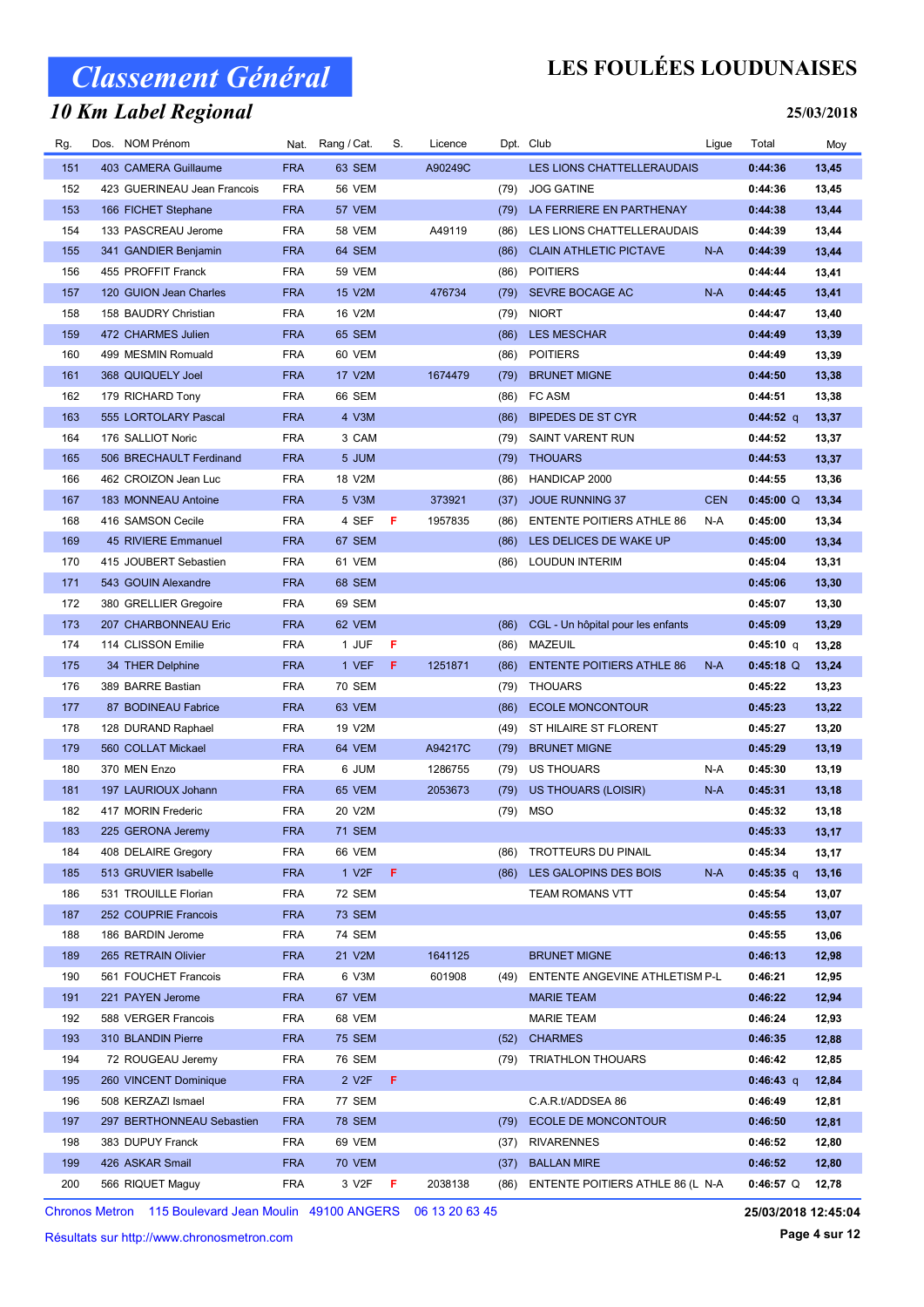### 10 Km Label Regional

## LES FOULÉES LOUDUNAISES

#### 25/03/2018

| Rg. | Dos. NOM Prénom            |            | Nat. Rang / Cat. | S. | Licence |      | Dpt. Club                      | Ligue | Total       | Moy   |
|-----|----------------------------|------------|------------------|----|---------|------|--------------------------------|-------|-------------|-------|
| 201 | 78 ROYER Jean Sebastien    | <b>FRA</b> | <b>79 SEM</b>    |    |         |      | <b>SOS PREMA</b>               |       | 0:47:01     | 12,76 |
| 202 | 42 DAVID Sophie            | <b>FRA</b> | 2 VEF            | F  | 1842258 | (79) | US THOUARS (LOISIR)            | N-A   | $0:47:01$ Q | 12,76 |
| 203 | 185 NOEL Frederic          | <b>FRA</b> | <b>71 VEM</b>    |    | 2009795 |      | <b>BRUNET MIGNE</b>            |       | 0:47:03     | 12,75 |
| 204 | 218 COMTE Cantin           | <b>FRA</b> | 7 JUM            |    |         | (86) | <b>LOUDUN INTERIM</b>          |       | 0:47:04     | 12,75 |
| 205 | 258 SANTOS Fernando        | <b>FRA</b> | 22 V2M           |    | 2012737 |      | <b>BRUNET MIGNE</b>            |       | 0:47:04     | 12,75 |
| 206 | 613 SAMSON Thibaut         | <b>FRA</b> | 80 SEM           |    |         |      |                                |       | 0:47:06     | 12,74 |
| 207 | 433 BLANCHET Michael       | <b>FRA</b> | 81 SEM           |    |         | (86) | SPORT EN VILLE BUXEROLLE       |       | 0:47:09     | 12,73 |
| 208 | 237 PICADO ARAYA Jodard    | <b>FRA</b> | 82 SEM           |    |         | (86) | LES DELICES DE WAKE UP         |       | 0:47:10     | 12,72 |
| 209 | 274 BRISSET Quentin        | <b>FRA</b> | 4 CAM            |    |         | (86) | LES DELICES DE WAKE UP         |       | 0:47:14     | 12,70 |
| 210 | 413 PAVY Freddy            | <b>FRA</b> | <b>72 VEM</b>    |    | 2008349 | (79) | US THOUARS (LOISIR)            | N-A   | 0:47:16     | 12,70 |
| 211 | 339 PRUNIER Martial        | <b>FRA</b> | 83 SEM           |    |         | (79) | <b>BRUNET MIGNE</b>            |       | 0:47:26     | 12,65 |
| 212 | 343 PERILLAUD Xavier       | <b>FRA</b> | 73 VEM           |    |         | (86) | COURIR DANS CHATELLERAULT N-A  |       | 0:47:29     | 12,64 |
| 213 | 173 MIGNE Stephane         | <b>FRA</b> | <b>74 VEM</b>    |    |         |      |                                |       | 0:47:30     | 12,63 |
| 214 | 602 PAULET Emmanuel        | <b>FRA</b> | 84 SEM           |    |         | (79) | <b>BRESSUIRE</b>               |       | 0:47:33     | 12,62 |
| 215 | 282 ZINOUNE Jamal          | <b>FRA</b> | 23 V2M           |    | 2014908 | (79) | US THOUARS (LOISIR)            | $N-A$ | 0:47:41     | 12,58 |
| 216 | 206 BEAUMONT Philippe      | <b>FRA</b> | <b>75 VEM</b>    |    |         | (49) | TERRE DE RUNNING SAUMUR        |       | 0:47:46     | 12,56 |
| 217 | 278 BETTER Christian       | <b>FRA</b> | <b>76 VEM</b>    |    |         | (86) | LES DELICES DE WAKE UP         |       | 0:47:46     | 12,56 |
| 218 | 219 GUILBAUD Nicolas       | <b>FRA</b> | 5 ESM            |    | 1464033 | (79) | <b>BRUNET MIGNE</b>            |       | 0:47:49     | 12,55 |
| 219 | 500 MARCEAU Benoit         | <b>FRA</b> | 77 VEM           |    |         | (37) | <b>SOUVIGNE</b>                |       | 0:47:50     | 12,54 |
| 220 | 41 THIRION Pascal          | <b>FRA</b> | 78 VEM           |    |         |      | UNC LOUDUN                     |       | 0:47:52     | 12,53 |
| 221 | 503 AIRAULT F Xavier       | <b>FRA</b> | <b>79 VEM</b>    |    |         | (86) | HANDICAP 2000                  |       | 0:47:54     | 12,53 |
| 222 | 43 WELTER Hubert           | <b>FRA</b> | 24 V2M           |    | A79921C |      | DAUPHINS TRIATHLON LE BLAN     |       | 0:47:57     | 12,51 |
| 223 | 100 RUEL Hugo              | <b>FRA</b> | 8 JUM            |    |         |      | <b>CEGID</b>                   |       | 0:48:00     | 12,50 |
| 224 | 56 CHOLET Laurent          | <b>FRA</b> | 25 V2M           |    |         | (37) | <b>CHINON</b>                  |       | 0:48:03     | 12,49 |
| 225 | 507 SAVIGNY Janick         | <b>FRA</b> | 7 V3M            |    |         |      |                                |       | 0:48:04     | 12,48 |
| 226 | 101 RUEL Stephane          | <b>FRA</b> | 80 VEM           |    |         | (86) | CEGID                          |       | 0:48:05     | 12,48 |
| 227 | 432 AUDURIER DUBIN Heloise | <b>FRA</b> | 2 JUF            | F  | 1823735 | (79) | <b>US THOUARS</b>              | $N-A$ | 0:48:05     | 12,48 |
| 228 | 220 GUILBAUD Cecile        | <b>FRA</b> | 3 VEF            | F  | 140136  | (79) | <b>BRUNET MIGNE</b>            |       | 0:48:07     | 12,47 |
| 229 | 171 JARDIN Carole          | <b>FRA</b> | 4 VEF            | F  |         | (86) | US MIGNE-AUXANCES              | $N-A$ | 0:48:11     | 12,45 |
| 230 | 608 NOSIBOR Steven         | <b>FRA</b> | 85 SEM           |    |         | (37) | <b>RIVIERE</b>                 |       | 0:48:14     | 12,44 |
| 231 | 487 MILET Ingrid           | <b>FRA</b> | 5 SEF            | F  |         |      | (79) SAINTE RADEGONDE          |       | 0:48:20     | 12,41 |
| 232 | 358 ORRIERE Nadege         | <b>FRA</b> | 6 SEF            | F  |         |      |                                |       | 0:48:24     | 12,40 |
| 233 | 614 SAMSON Daniel          | <b>FRA</b> | 8 V3M            |    |         |      |                                |       | 0:48:32     | 12,36 |
| 234 | 177 GONORD Gatien          | <b>FRA</b> | 81 VEM           |    | A90560C | (79) | <b>BRUNET MIGNE</b>            |       | 0:48:34     | 12,35 |
| 235 | 570 BARROUX Severine       | <b>FRA</b> | 5 VEF            | F  | 1547026 | (86) | <b>AC INGRANDES</b>            | $N-A$ | 0:48:35     | 12,35 |
| 236 | 397 DELABAUDINIERE Brice   | <b>FRA</b> | 86 SEM           |    |         | (86) | LES TROTTEURS DU PINAIL        |       | 0:48:38     | 12,34 |
| 237 | 620 PREVOST Pascal         | <b>FRA</b> | 26 V2M           |    |         |      | LES TROTTEURS DU PINAIL        |       | 0:48:41     | 12,33 |
| 238 | 550 GUYON Arnaud           | <b>FRA</b> | 87 SEM           |    |         |      |                                |       | 0:48:44     | 12,31 |
| 239 | 574 AUVINET Celine         | <b>FRA</b> | 6 VEF F          |    |         | (86) | LES TROTTEURS DU PINAIL        |       | 0:48:47     | 12,30 |
| 240 | 337 BONNIN Geoffrey        | <b>FRA</b> | 82 VEM           |    |         | (86) | LOUDUN                         |       | 0:48:52     | 12,28 |
| 241 | 79 REIGNIER Damien         | <b>FRA</b> | <b>88 SEM</b>    |    |         | (86) | <b>LOUDUN</b>                  |       | 0:48:53     | 12,27 |
| 242 | 137 BARDET Stephane        | <b>FRA</b> | 89 SEM           |    |         |      | (86) KORIAN LES TROIS MOUTIERS |       | 0:48:56     | 12,26 |
| 243 | 117 FULNEAU Franck         | <b>FRA</b> | 83 VEM           |    |         |      | LES DELICES DE WAKE UP         |       | 0:49:02     | 12,24 |
| 244 | 485 BECOT Didier           | <b>FRA</b> | 84 VEM           |    | 079009  | (79) | US THOUARS                     |       | 0:49:03     | 12,23 |
| 245 | 334 DECHAINE David         | <b>FRA</b> | 85 VEM           |    |         | (86) | LES MOJITOS                    |       | 0:49:04     | 12,23 |
| 246 | 406 LAURIOUX Matheo        | <b>FRA</b> | 5 CAM            |    |         |      | (79) THOUARS                   |       | 0:49:09     | 12,21 |
| 247 | 474 COURTIN Denis          | <b>FRA</b> | 9 V3M            |    |         |      | SPORTIS DU MERCREDI            |       | 0:49:10     | 12,20 |
| 248 | 388 ALBERT Frederic        | <b>FRA</b> | 27 V2M           |    |         |      |                                |       | 0:49:12     | 12,20 |
| 249 | 457 SAMSON Caroline        | <b>FRA</b> | 4 V2F            | F. | 23657   | (86) | POITIERS CO                    |       | $0:49:13$ Q | 12,19 |
| 250 | 113 SWIATKIEWIEZ Richard   | <b>FRA</b> | 86 VEM           |    | A29658C | (37) | TRIATHLON JOUE LES TOURS       |       | 0:49:14     | 12,19 |

Chronos Metron 115 Boulevard Jean Moulin 49100 ANGERS 06 13 20 63 45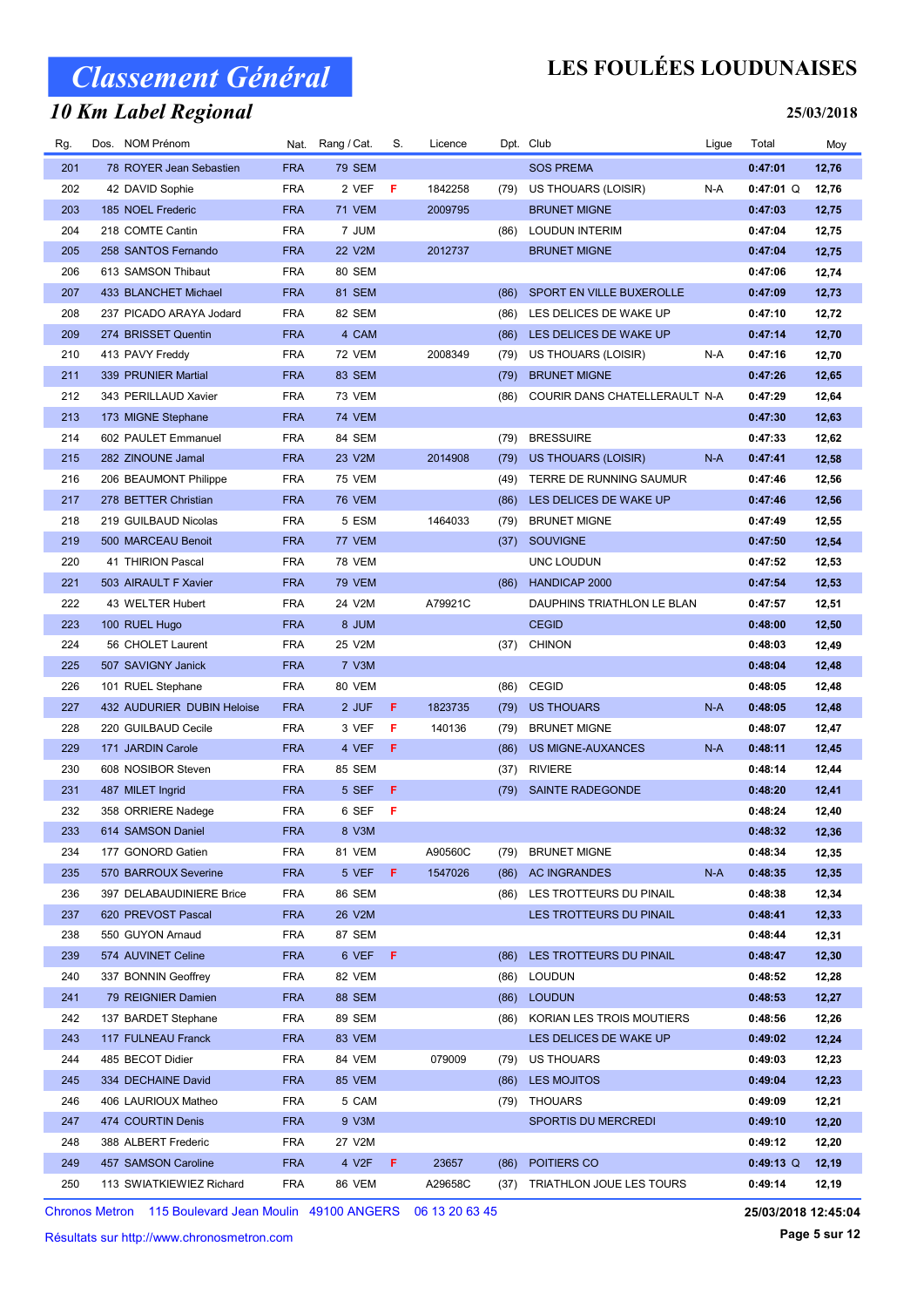### 10 Km Label Regional

## LES FOULÉES LOUDUNAISES

#### 25/03/2018

| Rg.        | Dos. NOM Prénom                    |            | Nat. Rang / Cat.   | S.  | Licence |      | Dpt. Club                         | Ligue | Total       | Moy   |
|------------|------------------------------------|------------|--------------------|-----|---------|------|-----------------------------------|-------|-------------|-------|
| 251        | 151 WANLIN Carole                  | <b>FRA</b> | 7 VEF              | F   | 1899525 | (86) | ENTENTE POITIERS ATHLE 86 (L N-A  |       | 0:49:14     | 12,19 |
| 252        | 198 LAURIOUX Magali                | <b>FRA</b> | 8 VEF              | F   | 2053675 | (79) | US THOUARS (LOISIR)               | N-A   | 0:49:17     | 12,17 |
| 253        | 501 SADOT Isabelle                 | <b>FRA</b> | 5 V2F              | F   |         | (37) | <b>SOUVIGNE</b>                   |       | $0:49:20$ q | 12,16 |
| 254        | 309 METIVIER Pascal                | <b>FRA</b> | 28 V2M             |     | 1862956 | (49) | AS CULTURELLE VERRIE ROU M P-L    |       | 0:49:21     | 12,16 |
| 255        | 376 VALISI Endri                   | <b>FRA</b> | <b>90 SEM</b>      |     |         |      | (86) LOUDUN                       |       | 0:49:28     | 12,13 |
| 256        | 394 LECLOUX Steeve                 | <b>FRA</b> | 87 VEM             |     |         |      |                                   |       | 0:49:30     | 12,12 |
| 257        | 414 BRETAULT Rodolphe              | <b>FRA</b> | 91 SEM             |     | 2009847 | (79) | <b>BRUNET MIGNE</b>               |       | 0:49:32     | 12,11 |
| 258        | 524 DUPIN Guy                      | <b>FRA</b> | 10 V3M             |     |         |      | <b>CHABICHOU</b>                  |       | 0:49:41     | 12,08 |
| 259        | 217 GIRAUDET Lucie                 | <b>FRA</b> | 9 VEF              | F   |         | (49) | <b>FOREVER</b>                    |       | 0:49:45     | 12,06 |
| 260        | 174 BARBIER Jean Charles           | <b>FRA</b> | 29 V2M             |     |         | (79) | SAINT VARENT RUN                  |       | 0:49:48     | 12,05 |
| 261        | 164 LEMONNIER Maryse               | <b>FRA</b> | 6 V2F              | F   |         |      | 42 KM 195 LE BLANC                |       | $0:49:51$ q | 12,04 |
| 262        | 315 COINDEAU Cedrick               | <b>FRA</b> | 30 V2M             |     | T305685 |      | <b>AVANTON</b>                    |       | 0:49:51     | 12,03 |
| 263        | 64 CARRE Sylvain                   | <b>FRA</b> | 92 SEM             |     |         | (49) | <b>TERRANJOU</b>                  |       | 0:49:52     | 12,03 |
| 264        | 50 NICOU Benoit                    | <b>FRA</b> | 88 VEM             |     |         | (86) | LES DELICES DE WAKE UP            |       | 0:49:56     | 12,01 |
| 265        | 352 SOULET Bruno                   | <b>FRA</b> | 11 V3M             |     |         | (36) | 42 KM 195 LE BLANC                |       | 0:49:57     | 12,01 |
| 266        | 187 LECLERC Alain                  | <b>FRA</b> | 31 V2M             |     |         | (86) | <b>LOUDUN INTERIM</b>             |       | 0:50:02     | 11,99 |
| 267        | 270 VELUDO Filipe                  | <b>FRA</b> | 89 VEM             |     |         |      | LES DELICES DE WAKE UP            |       | 0:50:03     | 11,99 |
| 268        | 498 SKOROPAD Linda                 | <b>FRA</b> | <b>10 VEF</b>      | - F |         | (86) | LENCLOITRE JOGGING CLUB           | N-A   | 0:50:19     | 11,93 |
| 269        | 115 RIGAUD Kilian                  | <b>FRA</b> | 6 CAM              |     |         | (86) | AS VOUILLE 86 JOGGING             |       | 0:50:20     | 11,92 |
| 270        | 401 GUILLEBAULT Luis               | <b>FRA</b> | 93 SEM             |     |         | (37) | <b>TRUYES</b>                     |       | 0:50:21     | 11,92 |
| 271        | 392 PUCHAULT Yohann                | <b>FRA</b> | 94 SEM             |     |         | (41) | <b>BLOIS</b>                      |       | 0:50:24     | 11,90 |
| 272        | 429 JOHANNET Violaine              | <b>FRA</b> | 7 V <sub>2</sub> F | F   | 676811  | (79) | SEVRE BOCAGE AC                   | N-A   | $0:50:31$ Q | 11,88 |
| 273        | 255 LE DOUARIN Emmanuel            | <b>FRA</b> | 90 VEM             |     |         | (86) | LES DELICES DE WAKE UP            |       | 0:50:35     | 11,86 |
| 274        | 486 FILALI Malika                  | <b>FRA</b> | <b>11 VEF</b>      | Æ   |         | (49) | <b>CSA</b>                        |       | 0:50:35     | 11,86 |
| 275        | 549 PASQUIER Andy                  | <b>FRA</b> | <b>95 SEM</b>      |     |         | (86) | LOUDUN HANDBALL HAUT POIT         |       | 0:50:35     | 11,86 |
| 276        | 59 COUET Marie                     | <b>FRA</b> | 3 ESF              | F   |         | (86) | <b>LOUDUN</b>                     |       | 0:50:39     | 11,84 |
| 277        | 280 MAUGER Clara                   | <b>FRA</b> | 8 V2F              | F.  |         | (86) | LES DELICES DE WAKE UP            |       | $0:50:43$ q | 11,83 |
| 278        | 367 TERRIEN Sophie                 | <b>FRA</b> | 12 VEF             | -F  | 1935777 | (79) | US THOUARS (LOISIR)               | N-A   | 0:50:43     | 11,83 |
| 279        | 395 MESSIER Yann                   | <b>FRA</b> | 91 VEM             |     |         |      | <b>KOBRAZ</b>                     |       | 0:50:44     | 11,83 |
| 280        | 482 BUSSEREAU Anne                 | <b>FRA</b> | 13 VEF             | F   |         | (86) | CHATELLERAULT                     |       | 0:50:58     | 11,77 |
| 281        | 288 HARENG Michel                  | <b>FRA</b> | 12 V3M             |     |         | (79) | <b>CO ENTREPRENEURS</b>           |       | 0:51:00     | 11,76 |
| 282        | 203 MASSON David                   | <b>FRA</b> | 92 VEM             |     |         |      | (86) COUSSAY                      |       | 0:51:02     | 11,76 |
| 283        | 159 FOUINETEAU Jean Paul           | <b>FRA</b> | 13 V3M             |     |         |      | (86) SAINT GENEST D AMBIERE       |       | 0:51:02     | 11,76 |
| 284        | 301 AUBOURG Gael                   | FRA        | 96 SEM             |     |         |      | (85) LA ROCHE SUR YON             |       | 0:51:02     | 11,76 |
| 285        | 210 VERNIERE Julien                | <b>FRA</b> | 97 SEM             |     |         |      | (43) LES MOGNONS                  |       | 0:51:05     | 11,75 |
| 286        | 292 MUREAULT Vincent               | <b>FRA</b> | 98 SEM             |     |         |      |                                   |       | 0:51:08     | 11,73 |
| 287        | 443 DRANCOURT Clement              | <b>FRA</b> | 99 SEM             |     |         | (86) | DRAGONS DU 7 POITIERS             |       | 0:51:10     | 11,73 |
| 288        | 161 GROLLEAU Geraldine             | <b>FRA</b> | 7 SEF              | - F | 2061902 |      | <b>BRUNET MIGNE</b>               |       | 0:51:10     | 11,72 |
| 289        | 425 BILLAUD Francois               | <b>FRA</b> | 93 VEM             |     |         |      | <b>LOUDUN</b>                     |       | 0:51:11     | 11,72 |
| 290        | 512 MOREIRA DA SILVA Jean Marc FRA |            | 14 V3M             |     |         | (86) | (86) LIGUGE                       |       | 0:51:23     | 11,68 |
| 291        | 160 LEFEVRE Pauline                | <b>FRA</b> | 8 SEF              | F.  |         | (17) | <b>CORME ROYAL</b>                |       | 0:51:25     | 11,67 |
|            |                                    |            |                    |     |         |      |                                   |       |             |       |
| 292        | 324 GAUTHIER Jean Jacques          | <b>FRA</b> | 15 V3M             |     |         | (86) | AS VOUILLE 86 JOGGING             |       | 0:51:28     | 11,66 |
| 293        | 442 PONTOIZEAU Sylvain             | <b>FRA</b> | 100 SEM            |     |         |      | <b>TEAM SPIRIT</b>                |       | 0:51:34     | 11,64 |
| 294        | 135 ROY Stephane                   | <b>FRA</b> | 94 VEM             |     | 2020076 | (79) | US THOUARS (LOISIR)               | N-A   | 0:51:34     | 11,63 |
| 295        | 330 MUREAULT Alex                  | <b>FRA</b> | 16 V3M             |     |         |      | (86) LOUDUN                       |       | 0:51:36     | 11,63 |
| 296        | 522 BROUSSE Francis                | <b>FRA</b> | 17 V3M             |     |         |      | CHABICHOU                         |       | 0:51:37     | 11,63 |
| 297<br>298 | 374 AUDEBAULT Thierry              | <b>FRA</b> | <b>95 VEM</b>      |     |         |      | (79) THOUARS                      |       | 0:51:39     | 11,62 |
|            | 536 WELITZ Gilles                  | <b>FRA</b> | 32 V2M             |     |         | (37) | <b>ACDC DESCARTES</b>             |       | 0:51:41     | 11,61 |
| 299        | 93 LAUDREN Valentin                | <b>FRA</b> | 9 JUM              |     |         | (49) | <b>ROU MARSON</b>                 |       | 0:51:42     | 11,61 |
| 300        | 578 PENNETIER Thomas               | <b>FRA</b> | 101 SEM            |     |         | (86) | CGL - Un hôpital pour les enfants |       | 0:51:48     | 11,58 |

Chronos Metron 115 Boulevard Jean Moulin 49100 ANGERS 06 13 20 63 45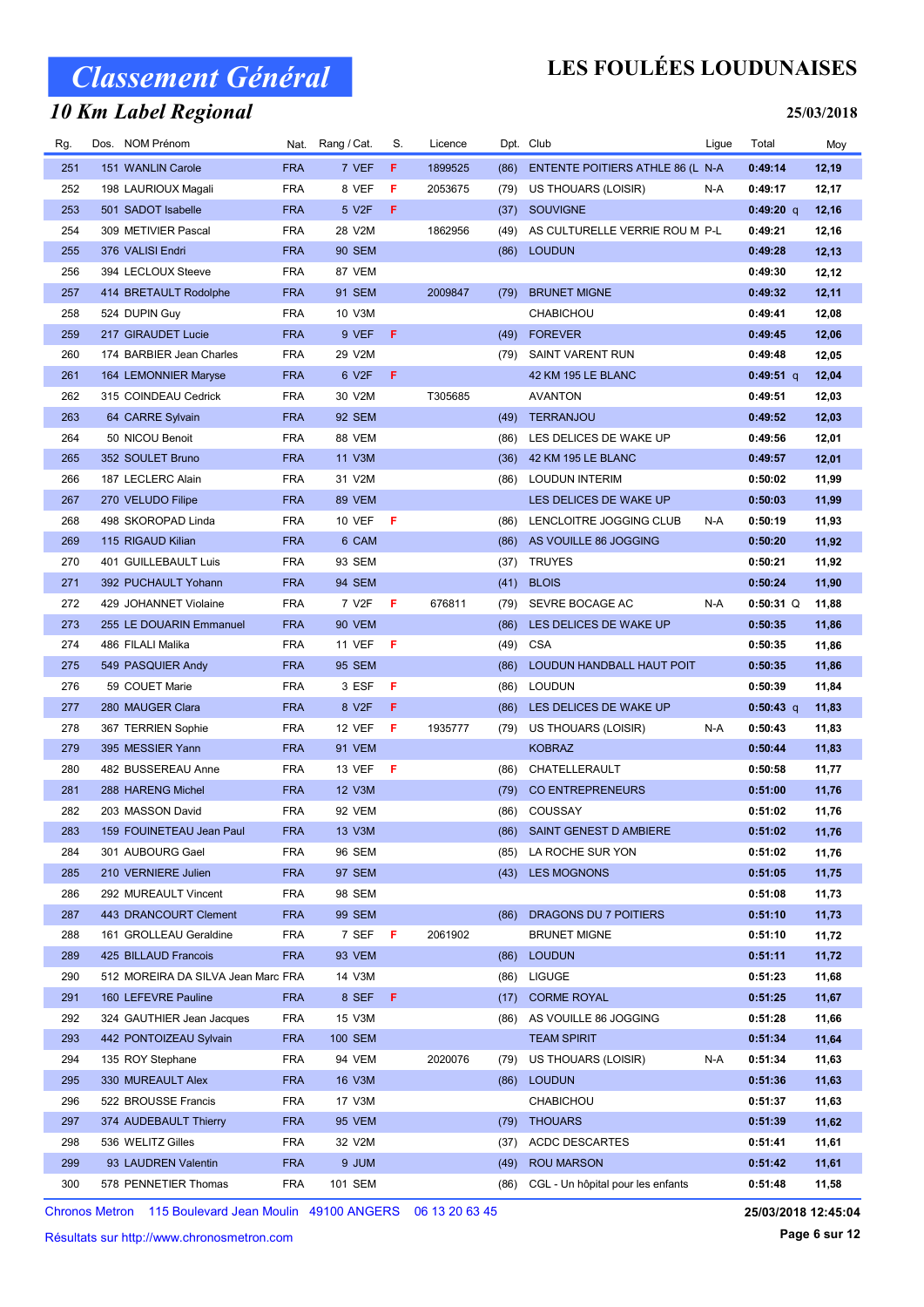### 10 Km Label Regional

## LES FOULÉES LOUDUNAISES

#### 25/03/2018

| Rg. | Dos. NOM Prénom                    |            | Nat. Rang / Cat. | S.  | Licence |      | Dpt. Club                         | Ligue | Total       | Moy   |
|-----|------------------------------------|------------|------------------|-----|---------|------|-----------------------------------|-------|-------------|-------|
| 301 | 84 GIRAULT Nicolas                 | <b>FRA</b> | <b>96 VEM</b>    |     |         | (86) | <b>CO ENTREPRENEURS</b>           |       | 0:52:01     | 11,54 |
| 302 | 497 DRAPEAU Stephanie              | <b>FRA</b> | <b>14 VEF</b>    | F   |         |      | ACDC 37                           |       | 0:52:02     | 11,53 |
| 303 | 516 MOREAU Isabelle                | <b>FRA</b> | <b>15 VEF</b>    | F   |         |      | ACDC 37                           |       | 0:52:02     | 11,53 |
| 304 | 520 LAURY Mickael                  | <b>FRA</b> | 102 SEM          |     |         | (86) | <b>ELIS</b>                       |       | 0:52:06     | 11,52 |
| 305 | 140 BERTHELOT Eric                 | <b>FRA</b> | 33 V2M           |     | 295577  | (49) | AS CULTURELLE VERRIE ROU M P-L    |       | 0:52:08     | 11,51 |
| 306 | 617 ROULET Jean Marc               | <b>FRA</b> | 34 V2M           |     |         |      | FC ASM                            |       | 0:52:09     | 11,51 |
| 307 | 143 LAPERRIERE Didier              | <b>FRA</b> | 35 V2M           |     |         | (86) | ECOLE DE MONCONTOUR               |       | 0:52:11     | 11,50 |
| 308 | 257 BARRET Patrice                 | <b>FRA</b> | 36 V2M           |     |         |      | <b>MARIE TEAM</b>                 |       | 0:52:13     | 11,49 |
| 309 | 440 LARNAUDE Charles Henri         | <b>FRA</b> | 97 VEM           |     |         | (16) | <b>BRUNET MIGNE</b>               |       | 0:52:13     | 11,49 |
| 310 | 146 BOURDEAU Jerome                | <b>FRA</b> | 98 VEM           |     |         |      |                                   |       | 0:52:16     | 11,48 |
| 311 | 407 FORESTIER Nadege               | <b>FRA</b> | <b>16 VEF</b>    | F   |         | (79) | <b>MASSAIS</b>                    |       | 0:52:17     | 11,48 |
| 312 | 385 GOURGIEL Edjorgie              | <b>FRA</b> | 103 SEM          |     |         | (86) | LES DELICES DE WAKE UP            |       | 0:52:36     | 11,41 |
| 313 | 319 AUGUSTE Marion                 | <b>FRA</b> | 9 SEF            | F.  | 1977045 |      | <b>BRUNET MIGNE</b>               |       | 0:52:39     | 11,40 |
| 314 | 473 PINEAU Valerie                 | <b>FRA</b> | 17 VEF           | F   | 1547242 |      | <b>BRUNET MIGNE</b>               |       | 0:52:39     | 11,40 |
| 315 | 227 RENAULT Gabin                  | <b>FRA</b> | 7 CAM            |     |         |      | <b>LOUDUN INTERIM</b>             |       | 0:52:43     | 11,38 |
| 316 | 121 PILET Jerome                   | <b>FRA</b> | <b>99 VEM</b>    |     |         | (86) | <b>BEUXES</b>                     |       | 0:52:52     | 11,35 |
| 317 | 366 LANET Sophie                   | <b>FRA</b> | <b>18 VEF</b>    | F.  |         | (86) | CHATELLERAULT                     |       | 0:52:59     | 11,32 |
| 318 | 453 TRANCHANT Jacky                | <b>FRA</b> | 37 V2M           |     |         | (86) | LES RUNNEURS DES VIGNES           |       | 0:53:00     | 11,32 |
| 319 | 490 RAIMBAULT Emilie               | <b>FRA</b> | <b>10 SEF</b>    | F   |         | (79) | <b>BRUNET MIGNE</b>               |       | 0:53:02     | 11,31 |
| 320 | 480 PESCHER Jacques                | <b>FRA</b> | 1 V4M            |     | 435281  | (86) | US MIGNE-AUXANCES                 | N-A   | 0:53:14     | 11,27 |
| 321 | 355 RABOTTEAU Gilles               | <b>FRA</b> | 18 V3M           |     |         | (86) | <b>LES TROIS MOUTIERS</b>         |       | 0:53:24     | 11,24 |
| 322 | 145 DEURVEILHER Pierre             | <b>FRA</b> | 19 V3M           |     |         |      |                                   |       | 0:53:27     | 11,22 |
| 323 | 514 RINUIT Jean                    | <b>FRA</b> | 38 V2M           |     |         | (86) | <b>ENTENTE POITIERS ATHLE 86</b>  | $N-A$ | 0:53:29     | 11,22 |
| 324 | 65 CARRE Claire                    | <b>FRA</b> | <b>11 SEF</b>    | -F  |         | (49) | TERRANJOU                         |       | 0:53:29     | 11,22 |
| 325 | 565 PENOT Claude                   | <b>FRA</b> | <b>100 VEM</b>   |     |         |      |                                   |       | 0:53:32     | 11,21 |
| 326 | 94 ANNEZO Gerard                   | <b>FRA</b> | 20 V3M           |     |         | (86) | <b>BASSES</b>                     |       | 0:53:33     | 11,21 |
| 327 | 163 GODEAU Jerome                  | <b>FRA</b> | <b>101 VEM</b>   |     |         | (86) | <b>LOUDUN</b>                     |       | 0:53:46     | 11,16 |
| 328 | 147 MALABREDA Pierre               | <b>FRA</b> | 39 V2M           |     |         |      | (49) SOUZAY CHAMPIGNY             |       | 0:53:50     | 11,15 |
| 329 | 202 AUVINET Laurence               | <b>FRA</b> | <b>19 VEF</b>    | F   |         |      | DAVID ET LES DROLES DE DAME       |       | 0:53:51     | 11,14 |
| 330 | 421 COUSSEAU Bernadette            | <b>FRA</b> | 2 V3F            | F   |         | (86) | <b>BIARD</b>                      |       | $0:53:51$ q | 11,14 |
| 331 | 525 GAUTREAU Gerard                | <b>FRA</b> | 21 V3M           |     | 277096  | (79) | US THOUARS (LOISIR)               | $N-A$ | 0:53:53     | 11,13 |
| 332 | 449 GROLLEAU Alain                 | <b>FRA</b> | 40 V2M           |     |         |      | (79) THOUARS                      |       | 0:53:55     | 11,13 |
| 333 | 102 ROYER Eliane                   | <b>FRA</b> | 1 V4F            | -F. | 1679040 |      | <b>SOS PREMA</b>                  |       | $0:53:59$ Q | 11,11 |
| 334 | 264 BARON Cedric                   | <b>FRA</b> | <b>104 SEM</b>   |     |         |      |                                   |       | 0:54:05     | 11,09 |
| 335 | 329 LYS Marielle                   | <b>FRA</b> | 9 V2F            | F.  |         | (86) | SAINT LEGER DE MONTBRILLAIS       |       | 0:54:10     | 11,08 |
| 336 | 244 GUERINET Yvan                  | <b>FRA</b> | 41 V2M           |     |         | (37) | LES DELICES DE WAKE UP            |       | 0:54:10     | 11,08 |
| 337 | 610 BAUMULLER Aurelien             | <b>FRA</b> | 105 SEM          |     |         | (79) | <b>BRESSUIRE</b>                  |       | 0:54:19     | 11,05 |
| 338 | 295 GABILLE Fabrice                | <b>FRA</b> | <b>102 VEM</b>   |     | 1189082 | (49) | AS CULTURELLE VERRIE ROU M P-L    |       | 0:54:19     | 11,04 |
| 339 | 502 BROUARD Xavier                 | <b>FRA</b> | 42 V2M           |     | 1562893 | (86) | COURIR DANS CHATELLERAULT N-A     |       | 0:54:31     | 11,01 |
| 340 | 479 TEXIER Elodie                  | <b>FRA</b> | 12 SEF           | - F |         | (86) | CHATELLERAULT                     |       | 0:54:31     | 11,00 |
| 341 | 284 GAGNADOUX Antoine              | <b>FRA</b> | <b>10 JUM</b>    |     |         |      | (86) NAINTRE                      |       | 0:54:32     | 11,00 |
| 342 | 168 BONVIN Stanislas               | <b>FRA</b> | 106 SEM          |     | T305100 |      | LES DELICES DE WAKE UP            |       | 0:54:33     | 11,00 |
| 343 | 580 GRATTEAU Benoit                | <b>FRA</b> | <b>107 SEM</b>   |     |         | (86) | CGL - Un hôpital pour les enfants |       | 0:54:34     | 11,00 |
| 344 | 505 BRECHAULT Didier               | <b>FRA</b> | 103 VEM          |     | 1964383 | (79) | US THOUARS                        | N-A   | 0:54:35     | 10,99 |
| 345 | 579 FILIPAZZI David                | <b>FRA</b> | 108 SEM          |     |         |      |                                   |       | 0:54:36     | 10,99 |
| 346 | 396 YVON Jean Francois             | <b>FRA</b> | 104 VEM          |     |         | (86) | MOUTERRE SILLY                    |       | 0:54:40     | 10,98 |
| 347 | 105 SAUSSE Florent                 | <b>FRA</b> | 109 SEM          |     |         | (37) | LA RICHE                          |       | 0:54:40     | 10,98 |
| 348 | 511 MOREIRA DA SILVA Francoise FRA |            | 10 V2F           | F   |         | (86) | LIGUGE                            |       | 0:54:41     | 10,97 |
| 349 | 328 GUERET Solene                  | <b>FRA</b> | 20 VEF           | F.  | 1816045 | (79) | US THOUARS (LOISIR)               | $N-A$ | 0:54:48     | 10,95 |
| 350 | 157 SERGENT Delphine               | <b>FRA</b> | 13 SEF           | - F |         |      | (49) ANGERS                       |       | 0:54:56     | 10,92 |
|     |                                    |            |                  |     |         |      |                                   |       |             |       |

Chronos Metron 115 Boulevard Jean Moulin 49100 ANGERS 06 13 20 63 45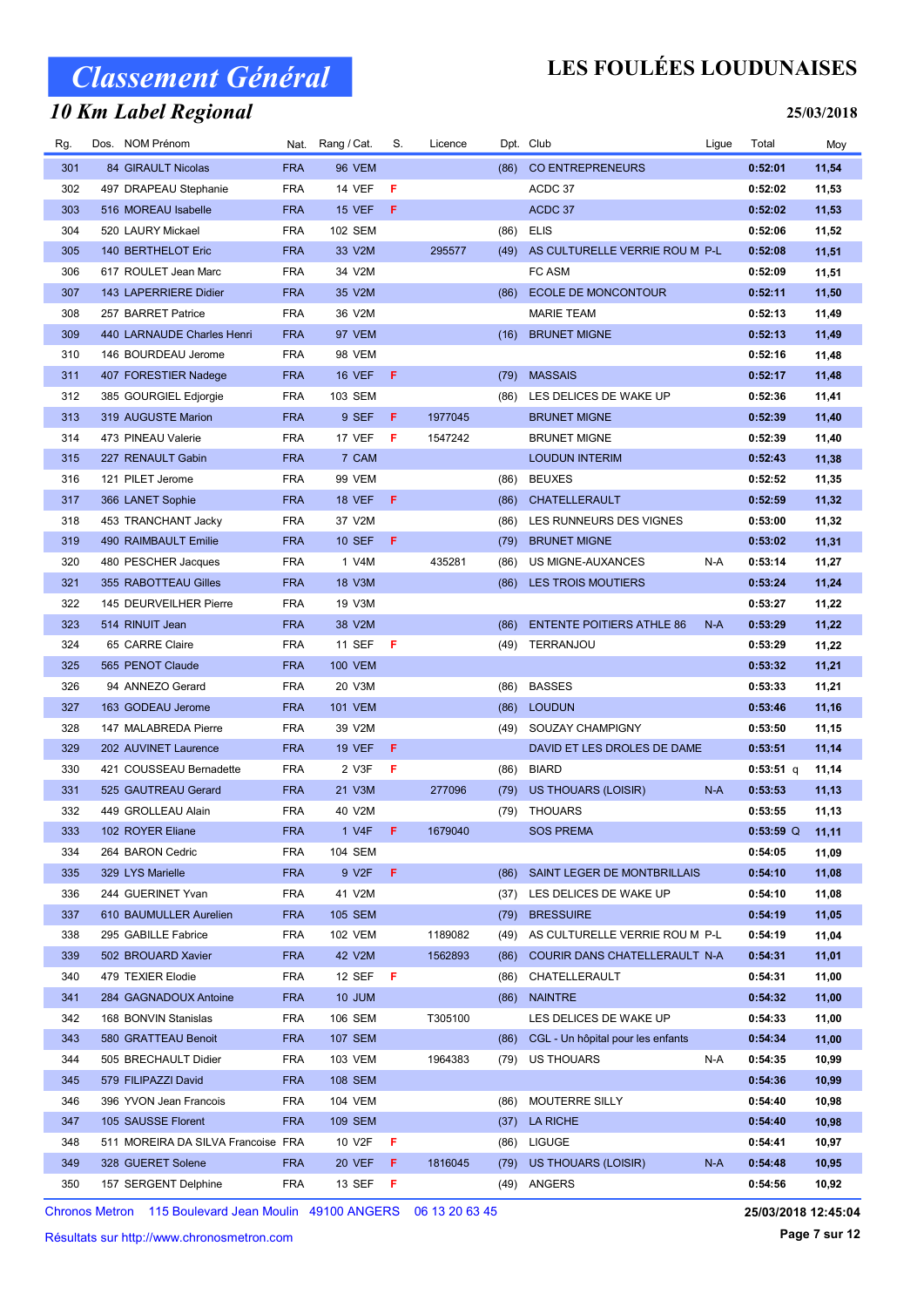### 10 Km Label Regional

## LES FOULÉES LOUDUNAISES

#### 25/03/2018

| Rg. | Dos. NOM Prénom           | Nat.       | Rang / Cat.         | S. | Licence        |      | Dpt. Club                      | Ligue | Total   | Moy   |
|-----|---------------------------|------------|---------------------|----|----------------|------|--------------------------------|-------|---------|-------|
| 351 | 277 ROMDANE Steeve        | <b>FRA</b> | <b>105 VEM</b>      |    |                | (37) | <b>BALLAN MIRE</b>             |       | 0:54:58 | 10,91 |
| 352 | 172 JARDIN Alex           | <b>FRA</b> | 8 CAM               |    |                | (86) | MIGNE AUXANCES                 |       | 0:55:01 | 10,91 |
| 353 | 247 REGNIER Delphine      | <b>FRA</b> | <b>14 SEF</b>       | F. | 2061954        | (45) | AS FLEURY LES AUBRAIS SARA     |       | 0:55:02 | 10,90 |
| 354 | 152 JOUAULT Batiste       | <b>FRA</b> | 110 SEM             |    |                | (86) | <b>LOUDUN INTERIM</b>          |       | 0:55:09 | 10,88 |
| 355 | 454 SUFFISSEAU Bernard    | <b>FRA</b> | 22 V3M              |    | A26599C0250486 | (86) | TRIATHLON DE CHATELLERAUL      |       | 0:55:11 | 10,87 |
| 356 | 331 GEORGET Nicolas       | <b>FRA</b> | <b>106 VEM</b>      |    |                | (49) | <b>LOUDUN INTERIM</b>          |       | 0:55:17 | 10,85 |
| 357 | 537 DEQUESNE Alain        | <b>FRA</b> | 43 V2M              |    |                | (37) | <b>BEAUMONT EN VERON</b>       |       | 0:55:19 | 10,85 |
| 358 | 283 GAGNADOUX Daniel      | <b>FRA</b> | <b>107 VEM</b>      |    |                | (86) | COURIR DANS CHATELLERAULT N-A  |       | 0:55:20 | 10,84 |
| 359 | 304 DURAND Florian        | <b>FRA</b> | <b>111 SEM</b>      |    |                |      |                                |       | 0:55:22 | 10,84 |
| 360 | 375 BARRAULT Fabienne     | <b>FRA</b> | 11 V2F              | F  |                | (86) | MIGNE AUXANCES                 |       | 0:55:34 | 10,80 |
| 361 | 298 BERTHONNEAU Alain     | <b>FRA</b> | 44 V2M              |    |                | (86) | <b>ECOLE DE MONCONTOUR</b>     |       | 0:55:37 | 10,79 |
| 362 | 373 BOUCHET Christian     | <b>FRA</b> | 23 V3M              |    |                | (86) | MIGNE AUXANCES                 |       | 0:55:41 | 10,78 |
| 363 | 103 JEANNEAU Patrice      | <b>FRA</b> | 45 V2M              |    |                |      | Salon jean marc joubert        |       | 0:55:46 | 10,76 |
| 364 | 300 GUILLET Lionel        | <b>FRA</b> | 24 V3M              |    | 1026178        | (49) | AS CULTURELLE VERRIE ROU M P-L |       | 0:55:49 | 10,75 |
| 365 | 609 CESVRE Florian        | <b>FRA</b> | 11 JUM              |    |                | (86) | <b>MORTON</b>                  |       | 0:55:57 | 10,73 |
| 366 | 321 DURAND Freddy         | <b>FRA</b> | 46 V2M              |    |                | (86) | <b>LOUDUN INTERIM</b>          |       | 0:56:00 | 10,72 |
| 367 | 527 JARDIN Sebastien      | <b>FRA</b> | <b>108 VEM</b>      |    |                | (86) | <b>US MIGNE-AUXANCES</b>       | $N-A$ | 0:56:03 | 10,70 |
| 368 | 326 RICHARD Nelly         | <b>FRA</b> | 12 V2F              | F  |                | (49) | TERRE DE RUNNING SAUMUR        |       | 0:56:07 | 10,69 |
| 369 | 509 SCOUHET Gregory       | <b>FRA</b> | <b>112 SEM</b>      |    |                | (79) | <b>FIDUCIAL</b>                |       | 0:56:11 | 10,68 |
| 370 | 238 DAVID Guillaume       | <b>FRA</b> | <b>109 VEM</b>      |    |                | (86) | LES DELICES DE WAKE UP         |       | 0:56:13 | 10,67 |
| 371 | 74 74 Inconnu             | <b>FRA</b> | $113 - M -$         |    |                |      |                                |       | 0:56:14 | 10,67 |
| 372 | 81 BONNET Maxime          | <b>FRA</b> | 114 SEM             |    |                | (85) | <b>LOUDUN INTERIM</b>          |       | 0:56:20 | 10,65 |
| 373 | 272 ZIANE Valerie         | <b>FRA</b> | 13 V <sub>2</sub> F | F. |                | (86) | LES DELICES DE WAKE UP         |       | 0:56:27 | 10,63 |
| 374 | 69 BARBEAU Brigitte       | <b>FRA</b> | 14 V2F              | F  | 564575         | (49) | <b>S/L VIHIERS</b>             | P-L   | 0:56:35 | 10,60 |
| 375 | 107 LAUDREN Valerie       | <b>FRA</b> | <b>21 VEF</b>       | F  | 1237754        | (49) | AS CULTURELLE VERRIE ROU M P-L |       | 0:56:36 | 10,60 |
| 376 | 557 GORRY Ingrid          | <b>FRA</b> | 22 VEF              | F  | 1727130        | (79) | US THOUARS (LOISIR)            | N-A   | 0:56:39 | 10,59 |
| 377 | 387 REIGNER Audren        | <b>FRA</b> | <b>115 SEM</b>      |    |                | (86) | LES DELICES DE WAKE UP         |       | 0:56:43 | 10,58 |
| 378 | 463 CHEVALLEREAU Amandine | <b>FRA</b> | 15 SEF              | F  |                | (49) | <b>CENTER PARCS</b>            |       | 0:56:45 | 10,57 |
| 379 | 104 JEANNEAU Adeline      | <b>FRA</b> | <b>16 SEF</b>       | F  |                |      | Salon jean marc joubert        |       | 0:56:49 | 10,56 |
| 380 | 475 VERGNAUD Sebastien    | <b>FRA</b> | 116 SEM             |    |                | (86) | <b>LOUDUN</b>                  |       | 0:56:50 | 10,56 |
| 381 | 110 KUENY Kervin          | <b>FRA</b> | <b>110 VEM</b>      |    |                |      |                                |       | 0:56:55 | 10,54 |
| 382 | 299 COLLIBAULT Francoise  | <b>FRA</b> | 3 V3F               | F  | 162620         | (49) | AS CULTURELLE VERRIE ROU M P-L |       | 0:56:58 | 10,53 |
| 383 | 515 BREDIF Jean Pierre    | <b>FRA</b> | 47 V2M              |    |                |      |                                |       | 0:57:04 | 10,52 |
| 384 | 460 LANDREAU Katty        | FRA        | 23 VEF              | F  |                |      |                                |       | 0:57:06 | 10,51 |
| 385 | 178 GEORGET Maud          | <b>FRA</b> | 18 SEF              | F. |                |      | (86) TERNAY                    |       | 0:57:08 | 10,50 |
| 386 | 345 FOURNIER Pauline      | <b>FRA</b> | 17 SEF              | F. |                | (79) | <b>BRUNET MIGNE</b>            |       | 0:57:08 | 10,50 |
| 387 | 571 CHARGELEGUE Corinne   | <b>FRA</b> | <b>24 VEF</b>       | F. |                | (79) | <b>JOG GATINE</b>              |       | 0:57:09 | 10,50 |
| 388 | 213 DEMONTOUX Veronique   | <b>FRA</b> | 25 VEF              | F  |                | (86) | LENCLOITRE JOGGING CLUB        | N-A   | 0:57:14 | 10,48 |
| 389 | 303 REUCHERAND Celine     | <b>FRA</b> | 26 VEF              | F. |                | (79) | <b>SAINT VARENT RUN</b>        |       | 0:57:24 | 10,45 |
| 390 | 268 JARNIER Celine        | <b>FRA</b> | 19 SEF              | F. |                | (49) | VAUDELNAY                      |       | 0:57:27 | 10,44 |
| 391 | 262 GUILLON Nathalie      | <b>FRA</b> | 27 VEF              | F. |                | (86) | <b>DISSAY</b>                  |       | 0:57:28 | 10,44 |
| 392 | 82 MARTEAU Lilian         | <b>FRA</b> | <b>117 SEM</b>      |    |                | (85) | LOUDUN INTERIM                 |       | 0:57:30 | 10,43 |
| 393 | 248 DELATTRE Matthieu     | <b>FRA</b> | <b>118 SEM</b>      |    |                | (86) | <b>CENON SUR VIENNE</b>        |       | 0:57:31 | 10,43 |
| 394 | 180 VACHON Jean Francois  | <b>FRA</b> | <b>111 VEM</b>      |    |                | (86) | HANDBALL CHATELLERAULT         |       | 0:57:32 | 10,43 |
| 395 | 360 PROUST Jacques        | <b>FRA</b> | 25 V3M              |    |                |      | (86) ASCORI                    |       | 0:57:37 | 10,41 |
| 396 | 412 BREMAUD Alexandre     | <b>FRA</b> | 6 ESM               |    |                |      |                                |       | 0:57:43 | 10,40 |
| 397 | 131 BLANCHIN Jerome       | <b>FRA</b> | <b>112 VEM</b>      |    |                |      | (86) LOUDUN                    |       | 0:57:48 | 10,38 |
| 398 | 467 SELLERET Marie        | <b>FRA</b> | 20 SEF              | F  |                | (86) | <b>CENTER PARCS</b>            |       | 0:57:52 | 10,37 |
| 399 | 390 COINTE Thomas         | <b>FRA</b> | <b>119 SEM</b>      |    |                |      | LES FOULEES DOUCES DE MON      |       | 0:57:58 | 10,35 |
| 400 | 55 MALAGU Fabienne        | <b>FRA</b> | 28 VEF F            |    |                |      | (49) VARENNES SUR LOIRE        |       | 0:58:03 | 10,33 |
|     |                           |            |                     |    |                |      |                                |       |         |       |

Chronos Metron 115 Boulevard Jean Moulin 49100 ANGERS 06 13 20 63 45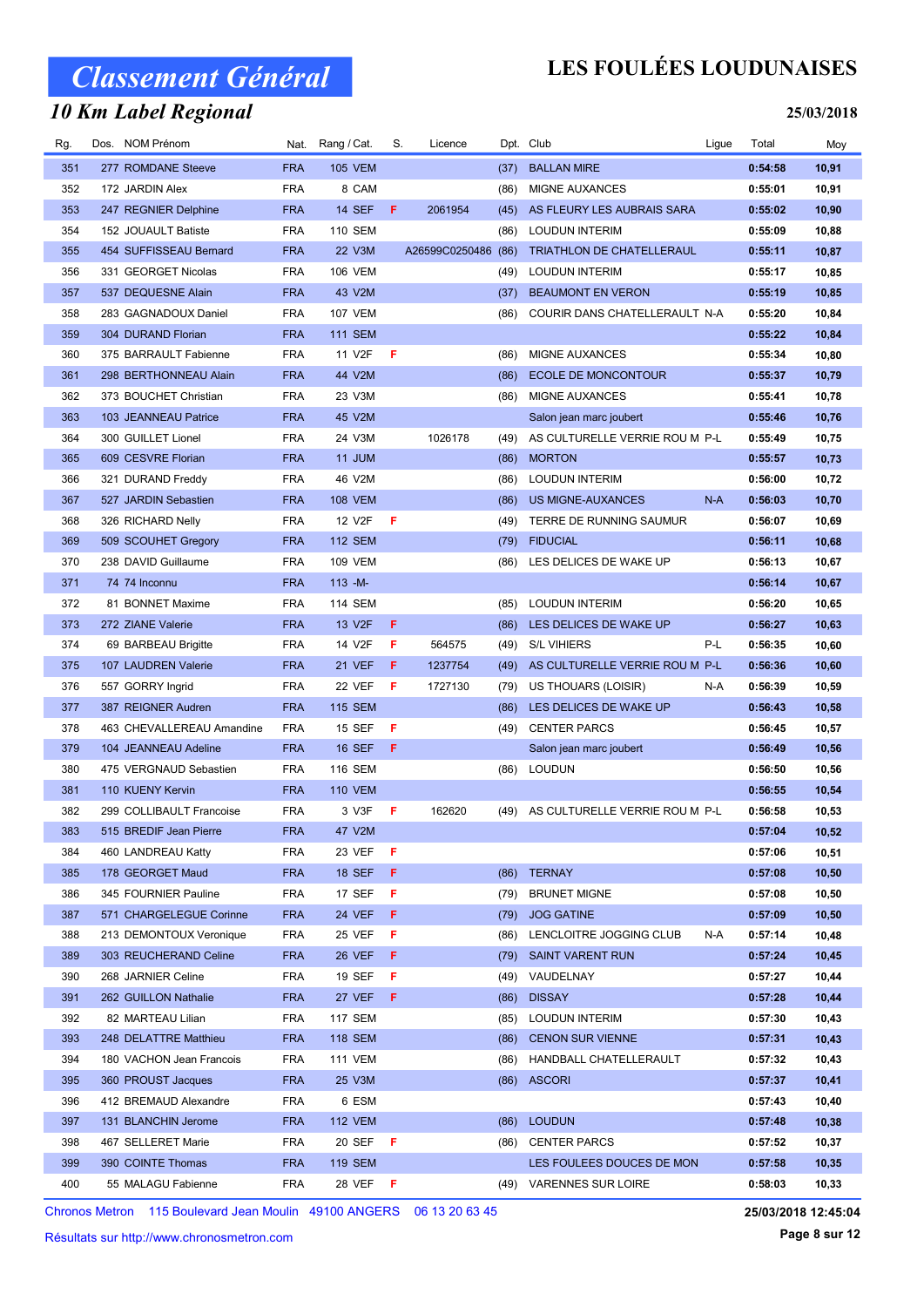### 10 Km Label Regional

## LES FOULÉES LOUDUNAISES

#### 25/03/2018

| Rg.        | Dos. NOM Prénom                                | Nat.                     | Rang / Cat.             | S.      | Licence |      | Dpt. Club                              | Ligue | Total              | Moy    |
|------------|------------------------------------------------|--------------------------|-------------------------|---------|---------|------|----------------------------------------|-------|--------------------|--------|
| 401        | 138 FLAMINUS Isabelle                          | <b>FRA</b>               | 29 VEF                  | F.      |         |      | <b>LOUDUN INTERIM</b>                  |       | 0:58:11            | 10,31  |
| 402        | 46 SAVIN PROD HOMME Sandra                     | FRA                      | 21 SEF                  | F       |         | (86) | LES DELICES DE WAKE UP                 |       | 0:58:15            | 10,30  |
| 403        | 194 BIRAUD Arnauld                             | <b>FRA</b>               | <b>120 SEM</b>          |         |         | (79) | <b>THOUARS</b>                         |       | 0:58:17            | 10,29  |
| 404        | 530 GRACIANNETTE Cedric                        | <b>FRA</b>               | <b>113 VEM</b>          |         |         | (37) | CHOUZE SUR LOIRE                       |       | 0:58:19            | 10,29  |
| 405        | 201 AUBOURG Jean Michel                        | <b>FRA</b>               | 26 V3M                  |         |         | (17) | LA ROCHELLE                            |       | 0:58:22            | 10,28  |
| 406        | 200 AUBOURG Chantal                            | <b>FRA</b>               | 4 V3F                   | F       |         | (17) | LA ROCHELLE                            |       | 0:58:23            | 10,28  |
| 407        | 236 GELLI Jean Noel                            | <b>FRA</b>               | <b>114 VEM</b>          |         |         | (86) | LES DELICES DE WAKE UP                 |       | 0:58:29            | 10,26  |
| 408        | 469 LAURENDIN Aurelien                         | <b>FRA</b>               | <b>121 SEM</b>          |         |         | (86) | SAMMARCOLLES                           |       | 0:58:33            | 10,25  |
| 409        | 67 FONTAINE Herve                              | <b>FRA</b>               | <b>115 VEM</b>          |         |         | (86) | <b>SAMMARCOLLES</b>                    |       | 0:58:36            | 10,24  |
| 410        | 616 TOUILLET Sidney                            | <b>FRA</b>               | 22 SEF                  | - F     |         | (86) | SAINT GERVAIS LES TROIS CLO            |       | 0:58:39            | 10,23  |
| 411        | 54 MIGNOT Jean Louis                           | <b>FRA</b>               | 48 V2M                  |         |         | (78) | <b>CONFLANS SAINTE HONORINE</b>        |       | 0:58:42            | 10,22  |
| 412        | 239 PASCAULT James                             | <b>FRA</b>               | 27 V3M                  |         |         | (86) | LES DELICES DE WAKE UP                 |       | 0:58:45            | 10,21  |
| 413        | 361 GABOUT Sophie                              | <b>FRA</b>               | 15 V2F                  | F.      |         |      | <b>ASCORI</b>                          |       | 0:58:45            | 10,21  |
| 414        | 249 GIBAUD MASSICOT Aurelia                    | <b>FRA</b>               | 23 SEF                  | F       |         | (86) | LES DELICES DE WAKE UP                 |       | 0:58:47            | 10,21  |
| 415        | 364 MEILLEAU Helene                            | <b>FRA</b>               | 16 V2F                  | F.      |         |      | <b>ASCORI</b>                          |       | 0:58:47            | 10,21  |
| 416        | 296 JEGOU Herve                                | <b>FRA</b>               | 49 V2M                  |         |         |      | (44) SUCE SUR ERDRE                    |       | 0:58:50            | 10,20  |
| 417        | 363 LEYGUE Alexandra                           | <b>FRA</b>               | 30 VEF                  | F.      |         |      | (86) ASCORI                            |       | 0:58:50            | 10,20  |
| 418        | 142 GUERIN Bruno                               | <b>FRA</b>               | <b>116 VEM</b>          |         |         |      | <b>LOUDUN INTERIM</b>                  |       | 0:59:01            | 10,17  |
| 419        | 208 MANCEAU Gerard                             | <b>FRA</b>               | 28 V3M                  |         |         |      |                                        |       | 0:59:01            | 10,17  |
| 420        | 216 BLANCHIN Stephane                          | <b>FRA</b>               | <b>122 SEM</b>          |         |         | (37) | <b>BEAUMONT EN VERON</b>               |       | 0:59:02            | 10,16  |
| 421        | 141 GUERIN Marielle                            | <b>FRA</b>               | 31 VEF                  | F.      |         | (86) | <b>LOUDUN INTERIM</b>                  |       | 0:59:04            | 10,16  |
| 422        | 601 TITRE Sabine                               | <b>FRA</b>               | 24 SEF                  | F       |         |      | <b>CENTER PARCS</b>                    |       | 0:59:04            | 10,16  |
| 423        |                                                | <b>FRA</b>               | <b>25 SEF</b>           | F.      |         |      |                                        |       | 0:59:12            |        |
| 424        | 548 LEBEAU Virginie                            | <b>FRA</b>               |                         | F       |         | (86) | CHATELLERAULT                          |       |                    | 10, 13 |
|            | 381 AUGE Clemence                              |                          | 26 SEF                  | F.      |         |      |                                        |       | 0:59:15            | 10,13  |
| 425        | 384 DUVAL Nathalie                             | <b>FRA</b>               | 32 VEF                  |         |         | (86) | LES DELICES DE WAKE UP                 |       | 0:59:16            | 10,12  |
| 426<br>427 | 470 AUDRAIN Anne Florence                      | <b>FRA</b><br><b>FRA</b> | 33 VEF                  | F<br>F. |         | (86) | LES DELICES DE WAKE UP                 |       | 0:59:17            | 10,12  |
|            | 119 ABABSA Estelle                             |                          | 34 VEF                  |         |         |      | (86) LES DELICES DE WAKE UP            |       | 0:59:18            | 10,12  |
| 428<br>429 | 322 DARDIS Cathy                               | <b>FRA</b><br><b>FRA</b> | 35 VEF<br><b>27 SEF</b> | F<br>F  |         | (85) | <b>LOUDUN INTERIM</b><br><b>LOUDUN</b> |       | 0:59:22<br>0:59:26 | 10,11  |
|            | 293 MALPAUX Jennifer                           |                          |                         |         |         | (86) |                                        |       |                    | 10,09  |
| 430        | 448 CRAS Louis                                 | <b>FRA</b>               | 123 SEM                 |         |         | (79) | CGL - Un hôpital pour les enfants      |       | 0:59:31            | 10,08  |
| 431        | 112 SWIATKIEWIEZ Karine<br>491 VIOLLEAU Franck | <b>FRA</b>               | <b>36 VEF</b>           | F.      | A29667C | (37) | <b>TRIATHLON JOUE LES TOURS</b>        |       | 0:59:31            | 10,08  |
| 432        |                                                | <b>FRA</b>               | 50 V2M                  |         |         |      |                                        |       | 0:59:34            | 10,07  |
| 433        | 464 LAUNAY Sylvie                              | FRA                      | 17 V2F <b>F</b>         |         |         |      | (86) CENTER PARCS                      |       | 0:59:36            | 10,07  |
| 434        | 582 TOURET Christian                           | <b>FRA</b>               | 29 V3M                  |         |         |      | (86) CLAIN ATHLETIC PICTAVE            | N-A   | 0:59:38            | 10,06  |
| 435        | 575 DARDENTE Geraldine                         | <b>FRA</b>               | 37 VEF                  | F.      |         |      | <b>LECLERC</b>                         |       | 0:59:42            | 10,05  |
| 436        | 153 MARECHAUX Julie                            | <b>FRA</b>               | 28 SEF                  | F.      |         | (37) | <b>CHAVEIGNES</b>                      |       | 0:59:45            | 10,04  |
| 437        | 245 BABU DUVEAU Florence                       | <b>FRA</b>               | 29 SEF                  | F.      |         | (86) | LES DELICES DE WAKE UP                 |       | 0:59:46            | 10,04  |
| 438        | 518 NICOT Philippe                             | <b>FRA</b>               | 30 V3M                  |         |         |      | $(86)$ ELIS                            |       | 0:59:52            | 10,02  |
| 439        | 111 KUENY Cecile                               | <b>FRA</b>               | 38 VEF                  | F.      |         | (44) | <b>SAINT HERBLAIN</b>                  |       | 0:59:56            | 10,01  |
| 440        | 60 RABIN Jean Claude                           | <b>FRA</b>               | 2 V4M                   |         |         |      | (86) LES DELICES DE WAKE UP            |       | 0:59:56            | 10,01  |
| 441        | 233 MIGNE Anne Laure                           | <b>FRA</b>               | 30 SEF                  | F.      |         | (37) | SAINT PIERRE DES CORPS                 |       | 0:59:56            | 10,01  |
| 442        | 538 RIVERAIN Alice                             | <b>FRA</b>               | 39 VEF                  | F.      |         |      | (49) VARRAINS                          |       | 0:59:58            | 10,01  |
| 443        | 458 BONNET Christophe                          | <b>FRA</b>               | 51 V2M                  |         | 1197398 |      | (49) S/L RACING CLUB DOUESSIN (LO P-L  |       | 1:00:16            | 9,96   |
| 444        | 465 BEGUE Marion                               | <b>FRA</b>               | 31 SEF                  | - F     |         | (86) | <b>CENTER PARCS</b>                    |       | 1:00:18            | 9,95   |
| 445        | 554 BONE Michel                                | <b>FRA</b>               | 31 V3M                  |         |         | (86) | <b>COURS TOUJOURS</b>                  |       | 1:00:46            | 9,87   |
| 446        | 47 GUITTON David                               | <b>FRA</b>               | 124 SEM                 |         |         |      | (86) POMPIERS                          |       | 1:01:05            | 9,82   |
| 447        | 386 GAUDREE Johanna                            | <b>FRA</b>               | 32 SEF                  | F.      |         |      | LES DELICES DE WAKE UP                 |       | 1:01:23            | 9,77   |
| 448        | 80 MEDJOUDJ Yasmina                            | <b>FRA</b>               | 18 V2F                  | F.      |         | (49) | SAUMUR                                 |       | 1:01:32            | 9,75   |
| 449        | 349 MOTEAU Cecile                              | <b>FRA</b>               | 40 VEF                  | F.      |         | (86) | <b>SAINT BENOIT</b>                    |       | 1:01:42            | 9,72   |
| 450        | 519 CARDIN Lise                                | <b>FRA</b>               | 33 SEF                  | F       |         | (49) | <b>ELIS</b>                            |       | 1:01:43            | 9,72   |

Chronos Metron 115 Boulevard Jean Moulin 49100 ANGERS 06 13 20 63 45

Résultats sur http://www.chronosmetron.com

25/03/2018 12:45:04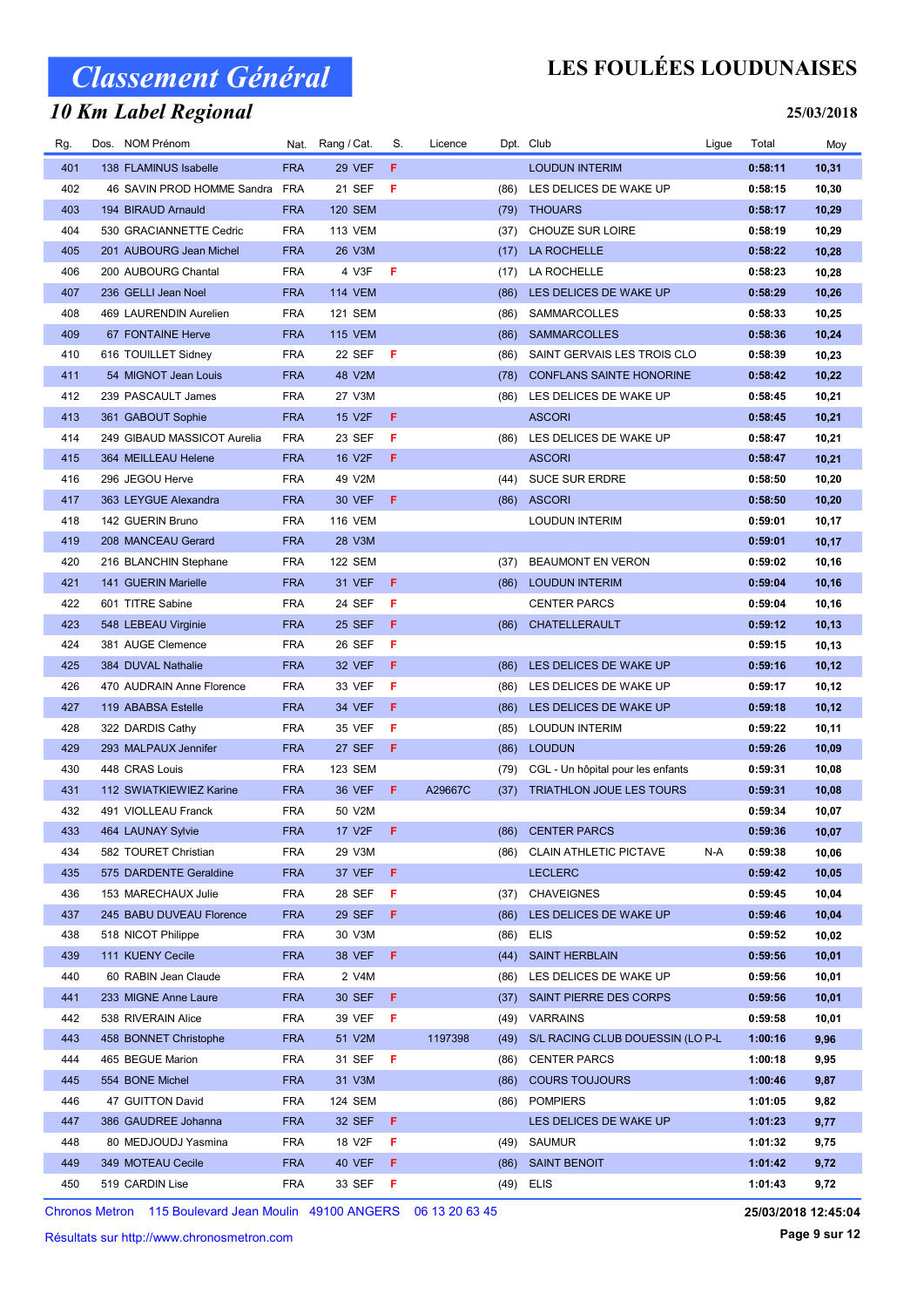### 10 Km Label Regional

## LES FOULÉES LOUDUNAISES

#### 25/03/2018

| Rg. | Dos. | NOM Prénom              | Nat.       | Rang / Cat.     | S.  | Licence                 |      | Dpt. Club                         | Ligue | Total   | Moy  |
|-----|------|-------------------------|------------|-----------------|-----|-------------------------|------|-----------------------------------|-------|---------|------|
| 451 |      | 568 CHENEBAUD Francoise | <b>FRA</b> | 5 V3F           |     | <b>F</b> PASS RUNNING T |      | USEAB RUNNING ET MARCHE N         |       | 1:01:49 | 9,71 |
| 452 |      | 418 FAUCHER Joel        | <b>FRA</b> | 32 V3M          |     |                         | (86) | CHASSENEUIL DU POITOU             |       | 1:01:50 | 9,70 |
| 453 |      | 532 LOMBARDE Bericie    | <b>FRA</b> | 41 VEF          | F   |                         | (86) | <b>CENTER PARCS</b>               |       | 1:02:12 | 9,65 |
| 454 |      | 572 GARNIER Nadine      | <b>FRA</b> | 19 V2F          | F   | T303714                 | (37) | USEAB RUNNING ET MARCHE N         |       | 1:02:13 | 9,64 |
| 455 |      | 132 GUILLEBAULT Michel  | <b>FRA</b> | 52 V2M          |     |                         | (37) | Salon jean marc joubert           |       | 1:02:18 | 9,63 |
| 456 |      | 204 BOUTILLON Coralie   | <b>FRA</b> | 34 SEF          | F   |                         | (49) | <b>SAUMUR</b>                     |       | 1:02:19 | 9,63 |
| 457 |      | 205 JOUNEAU Nathalie    | <b>FRA</b> | 42 VEF          | F   |                         | (86) | <b>LOUDUN</b>                     |       | 1:02:19 | 9,63 |
| 458 |      | 391 FREMONT Stephanie   | <b>FRA</b> | 43 VEF          | F   |                         | (86) | SEVRES ANXAUMONT                  |       | 1:02:19 | 9,63 |
| 459 |      | 129 CHAVET Vanessa      | <b>FRA</b> | 44 VEF          | F   |                         | (86) | <b>MIREBEAU</b>                   |       | 1:02:24 | 9,62 |
| 460 |      | 611 LABILLE Karen       | <b>FRA</b> | 45 VEF          | F   | B17725L                 | (86) | LES LIONS CHATTELLERAUDAIS        |       | 1:02:32 | 9,59 |
| 461 |      | 612 JOUSSELIN Julie     | <b>FRA</b> | 35 SEF          | F   | B16929                  | (86) | LES LIONS CHATTELLERAUDAIS        |       | 1:02:33 | 9,59 |
| 462 |      | 558 BOURREAU Erick      | <b>FRA</b> | 53 V2M          |     |                         |      |                                   |       | 1:02:37 | 9,58 |
| 463 |      | 167 ROUX Fabienne       | <b>FRA</b> | 20 V2F          | F   |                         |      |                                   |       | 1:02:42 | 9,57 |
| 464 |      | 230 NAULEAU Christian   | <b>FRA</b> | 33 V3M          |     |                         | (86) | <b>ECOLE DE MONCONTOUR</b>        |       | 1:02:49 | 9,55 |
| 465 |      | 195 ROSSARD Michele     | <b>FRA</b> | 6 V3F           | F   |                         | (86) | <b>VOUILLE</b>                    |       | 1:02:52 | 9,54 |
| 466 |      | 196 ROSSARD Yves        | <b>FRA</b> | 34 V3M          |     |                         | (86) | AS VOUILLE 86 JOGGING             |       | 1:02:53 | 9,54 |
| 467 |      | 563 TORSET Valerie      | <b>FRA</b> | 46 VEF          | F   |                         | (86) | <b>LA ROCHE POSAY</b>             |       | 1:02:56 | 9,53 |
| 468 |      | 402 RACINEUX Valerie    | <b>FRA</b> | 21 V2F          | F   |                         | (37) | CGL - Un hôpital pour les enfants |       | 1:03:04 | 9,51 |
| 469 |      | 85 FONTAINE Clemence    | <b>FRA</b> | 3 JUF           | F   |                         | (94) | <b>SUCY EN BRIE</b>               |       | 1:03:05 | 9,51 |
| 470 |      | 83 KAMBLY Sacha         | <b>FRA</b> | 4 ESF           | F   |                         |      |                                   |       | 1:03:05 | 9,51 |
| 471 |      | 275 SAVOIE Pauline      | <b>FRA</b> | 36 SEF          | F   |                         | (86) | <b>LOUDUN INTERIM</b>             |       | 1:03:10 | 9,50 |
| 472 |      | 106 BERTHELOT Andre     | <b>FRA</b> | 35 V3M          |     | 295591                  | (49) | AS CULTURELLE VERRIE ROU M P-L    |       | 1:03:11 | 9,50 |
| 473 |      | 559 BOUDRE Roland       | <b>FRA</b> | <b>117 VEM</b>  |     |                         | (86) | CHATELLERAULT                     |       | 1:03:12 | 9,49 |
| 474 |      | 279 DUPRE GUERIN Magali | <b>FRA</b> | 47 VEF          | F   |                         | (79) | <b>LOUDUN INTERIM</b>             |       | 1:03:48 | 9,41 |
| 475 |      | 90 DESCHAMPS Eric       | <b>FRA</b> | 54 V2M          |     |                         |      |                                   |       | 1:03:49 | 9,40 |
| 476 |      | 492 BELLAN Cynthia      | <b>FRA</b> | 37 SEF          | F   |                         |      |                                   |       | 1:03:59 | 9,38 |
| 477 |      | 235 GELLI Nadine        | <b>FRA</b> | 48 VEF          | F   |                         |      | (86) LES DELICES DE WAKE UP       |       | 1:04:01 | 9,37 |
| 478 |      | 573 DAVIAUD Pierrick    | <b>FRA</b> | 125 SEM         |     |                         |      |                                   |       | 1:04:10 | 9,35 |
| 479 |      | 269 VITU Charlene       | <b>FRA</b> | 38 SEF          | F   |                         | (37) | <b>CHINON</b>                     |       | 1:04:10 | 9,35 |
| 480 |      | 61 BOUTIN Nicolas       | <b>FRA</b> | 126 SEM         |     |                         | (86) | AMBERRE                           |       | 1:04:20 | 9,33 |
| 481 |      | 393 LARGES Marie        | <b>FRA</b> | 39 SEF          | F   |                         | (41) | <b>BLOIS</b>                      |       | 1:04:24 | 9,32 |
| 482 |      | 603 BLONDEAU Cecile     | <b>FRA</b> | 40 SEF          | - F |                         |      |                                   |       | 1:04:24 | 9,32 |
| 483 |      | 517 RETAILLEAU Laurent  | <b>FRA</b> | <b>118 VEM</b>  |     |                         |      | (86) ELIS                         |       | 1:04:34 | 9,29 |
| 484 |      | 332 HUCAULT Cindy       | FRA        | 41 SEF <b>F</b> |     |                         |      | <b>LOUDUN INTERIM</b>             |       | 1:04:37 | 9,29 |
| 485 |      | 451 GUILLON Geoffroy    | <b>FRA</b> | 127 SEM         |     |                         |      | (49) SAUMUR                       |       | 1:04:37 | 9,28 |
| 486 |      | 66 MARTEAU Ludovica     | <b>FRA</b> | 42 SEF          | - F |                         |      | <b>LOUDUN INTERIM</b>             |       | 1:04:43 | 9,27 |
| 487 |      | 468 LAURENDIN Lolita    | <b>FRA</b> | 43 SEF          | F.  |                         |      |                                   |       | 1:04:44 | 9,27 |
| 488 |      | 436 CHARLIER Julie      | <b>FRA</b> | 44 SEF          | F   |                         |      |                                   |       | 1:04:45 | 9,27 |
| 489 |      | 229 DEVANT Chrystelle   | <b>FRA</b> | 49 VEF          | F.  |                         | (86) | <b>LOUDUN INTERIM</b>             |       | 1:04:49 | 9,26 |
| 490 |      | 224 GIBSON John         | <b>FRA</b> | 36 V3M          |     |                         |      | LES DELICES DE WAKE UP            |       | 1:04:50 | 9,25 |
| 491 |      | 222 FIELD Charlotte     | <b>FRA</b> | <b>50 VEF</b>   | F.  | T578389                 | (37) | LES DELICES DE WAKE UP            |       | 1:04:50 | 9,25 |
| 492 |      | 471 BERTAUD Camille     | <b>FRA</b> | 5 ESF           | F   |                         | (86) | <b>MONTHOIRON</b>                 |       | 1:04:57 | 9,24 |
| 493 |      | 150 GIRARDIN Nicolas    | <b>FRA</b> | <b>119 VEM</b>  |     |                         | (37) | <b>FERRIERE SUR BEAULIEU</b>      |       | 1:05:19 | 9,19 |
| 494 |      | 287 HARENG Cathy        | <b>FRA</b> | 22 V2F          | F   |                         |      | (79) CO ENTREPRENEURS             |       | 1:05:20 | 9,18 |
| 495 |      | 192 VALLET Sebastien    | <b>FRA</b> | 128 SEM         |     |                         | (86) | LES TROIS MOUTIERS                |       | 1:05:24 | 9,17 |
| 496 |      | 526 BICHON Laurent      | <b>FRA</b> | 120 VEM         |     | A26816C                 | (79) | <b>BRUNET MIGNE</b>               |       | 1:05:32 | 9,15 |
| 497 |      | 89 FONTAINE Thomas      | <b>FRA</b> | <b>121 VEM</b>  |     |                         |      |                                   |       | 1:05:33 | 9,15 |
| 498 |      | 63 FONTAINE David       | <b>FRA</b> | 122 VEM         |     |                         |      |                                   |       | 1:05:33 | 9,15 |
| 499 |      | 92 LIENARD Nathalie     | <b>FRA</b> | 23 V2F          | F.  |                         | (86) | <b>LES TROIS MOUTIERS</b>         |       | 1:05:33 | 9,15 |
| 500 |      | 212 GUERIN Melanie      | <b>FRA</b> | 45 SEF          | - F |                         |      | <b>LOUDUN INTERIM</b>             |       | 1:05:52 | 9,11 |

Chronos Metron 115 Boulevard Jean Moulin 49100 ANGERS 06 13 20 63 45

Résultats sur http://www.chronosmetron.com

Page 10 sur 12 25/03/2018 12:45:04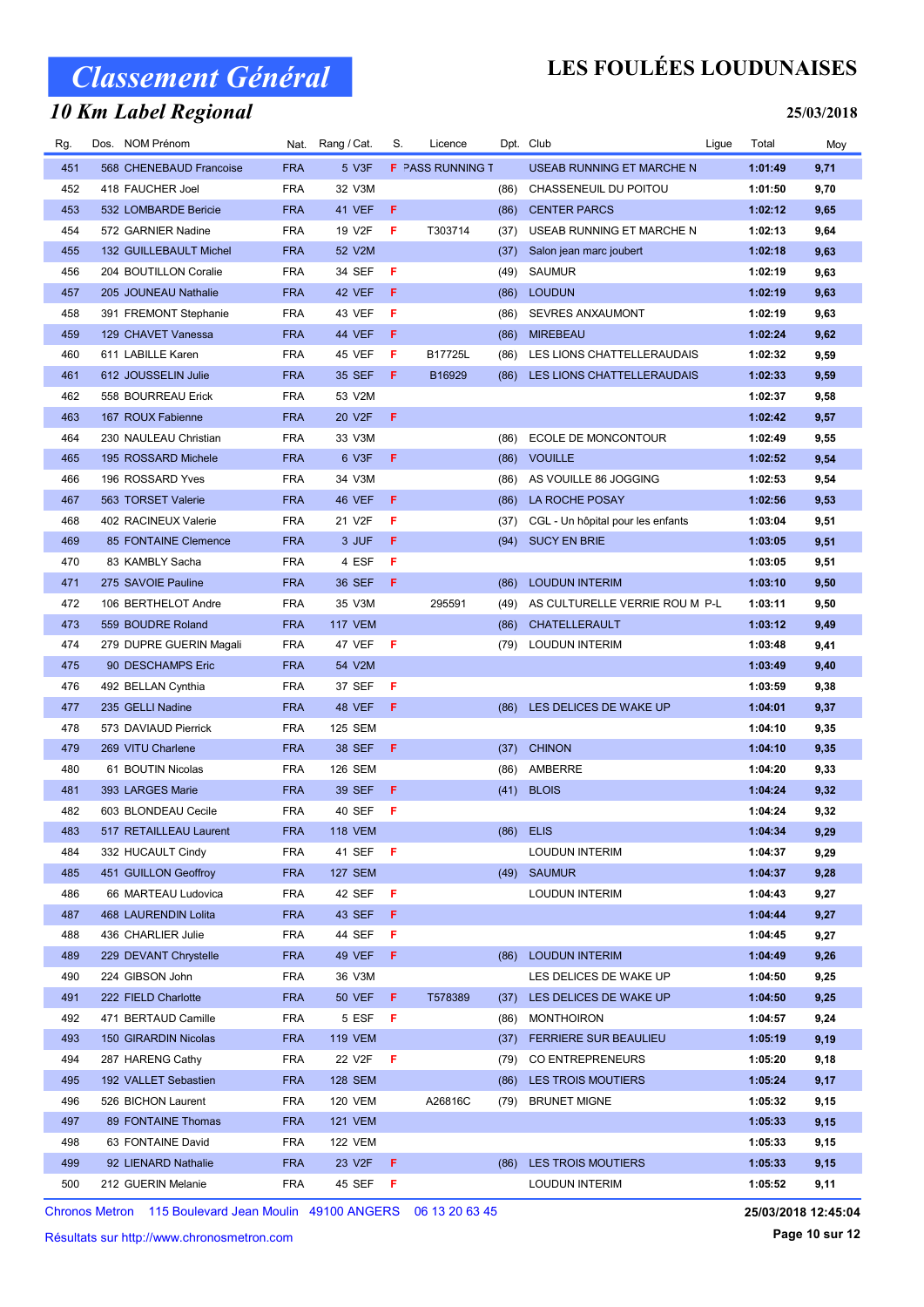### 10 Km Label Regional

## LES FOULÉES LOUDUNAISES

#### 25/03/2018

| Rg. | Dos. NOM Prénom                    | Nat.       | Rang / Cat.    | S. | Licence |      | Dpt. Club                         | Ligue | Total   | Moy  |
|-----|------------------------------------|------------|----------------|----|---------|------|-----------------------------------|-------|---------|------|
| 501 | 562 CARPY Thomas                   | <b>FRA</b> | 7 ESM          |    |         | (86) | LA ROCHE POSAY                    |       | 1:06:03 | 9,08 |
| 502 | 581 PILET Patrick                  | <b>FRA</b> | 55 V2M         |    |         |      |                                   |       | 1:06:05 | 9,08 |
| 503 | 547 MALBRAND Cynthia               | <b>FRA</b> | 46 SEF         | F  |         | (86) | CHATELLERAULT                     |       | 1:06:11 | 9,06 |
| 504 | 73 HOARAU Frederic                 | <b>FRA</b> | <b>123 VEM</b> |    |         | (37) | <b>AMBOISE</b>                    |       | 1:06:22 | 9,04 |
| 505 | 424 PENISSON Cyrille               | <b>FRA</b> | <b>124 VEM</b> |    |         |      | <b>TENNIS LOUDUN</b>              |       | 1:06:42 | 8,99 |
| 506 | 91 CHARRIER Vero                   | <b>FRA</b> | 24 V2F         | F  |         | (79) | LES FILLES DE PARTHENAY           |       | 1:06:56 | 8,96 |
| 507 | 250 PETIT Caroline                 | <b>FRA</b> | 47 SEF         | F  |         | (86) | <b>VOUNEUIL SOUS BIARD</b>        |       | 1:06:56 | 8,96 |
| 508 | 409 PRINCAY Magali                 | <b>FRA</b> | 51 VEF         | F  |         | (86) | <b>CHOUPPES</b>                   |       | 1:07:02 | 8,95 |
| 509 | 444 MOREAU Delphine                | <b>FRA</b> | 52 VEF         | F. |         | (86) | <b>CHOUPPES</b>                   |       | 1:07:02 | 8,95 |
| 510 | 97 GUILLOCHET Corine               | <b>FRA</b> | 53 VEF         | F  |         | (86) | <b>LOUDUN INTERIM</b>             |       | 1:07:23 | 8,90 |
| 511 | 493 ADAM Pierre Yves               | <b>FRA</b> | 37 V3M         |    |         |      | CGL - Un hôpital pour les enfants |       | 1:07:27 | 8,90 |
| 512 | 109 BERTHELOT Ludovic              | <b>FRA</b> | 129 SEM        |    | 344528  | (49) | AS CULTURELLE VERRIE ROU M P-L    |       | 1:07:39 | 8,87 |
| 513 | 344 HAAG Micheline                 | <b>FRA</b> | 7 V3F          | F. | 674497  | (49) | AS CULTURELLE VERRIE ROU M P-L    |       | 1:08:04 | 8,81 |
| 514 | 52 BURON Nathalie                  | <b>FRA</b> | 25 V2F         | F  |         | (86) | LA ROCHE RIGAULT                  |       | 1:08:08 | 8,81 |
| 515 | 551 BURON Christophe               | <b>FRA</b> | <b>125 VEM</b> |    |         | (86) | <b>ETAMJ LOUDUN</b>               |       | 1:08:09 | 8,80 |
| 516 | 76 ROYER Paul Olivier              | <b>FRA</b> | 130 SEM        |    |         |      | <b>SOS PREMA</b>                  |       | 1:08:26 | 8,77 |
| 517 | 77 BRIEND ROYER Sandrine           | <b>FRA</b> | 48 SEF         | F. |         |      | <b>SOS PREMA</b>                  |       | 1:08:26 | 8,77 |
| 518 | 259 SIMON Celine                   | <b>FRA</b> | 49 SEF         | F  |         | (86) | LES DELICES DE WAKE UP            |       | 1:08:50 | 8,72 |
| 519 | 134 BERTAULT Solene                | <b>FRA</b> | <b>50 SEF</b>  | F  |         |      | <b>RUNNING NANTEUIL</b>           |       | 1:08:50 | 8,72 |
| 520 | 232 BERGER Annick                  | <b>FRA</b> | 26 V2F         | F  | 967468  | (49) | AS CULTURELLE VERRIE ROU M P-L    |       | 1:08:52 | 8,71 |
| 521 | 447 LETAIN Christopher             | <b>FRA</b> | 131 SEM        |    |         |      | <b>CSAI</b>                       |       | 1:09:21 | 8,65 |
| 522 | 445 ANNEZO Cristopher              | <b>FRA</b> | 132 SEM        |    |         | (86) | CSAI                              |       | 1:09:21 | 8,65 |
| 523 | 214 FIAUX Jean Marie               | <b>FRA</b> | 38 V3M         |    | 1280875 | (86) | LENCLOITRE JOGGING CLUB (LO N-A   |       | 1:09:32 | 8,63 |
| 524 | 215 MALLET Agnes                   | <b>FRA</b> | 27 V2F         | F  |         | (86) | LENCLOITRE JOGGING CLUB           | N-A   | 1:09:32 | 8,63 |
| 525 | 428 AGUILLON Gwladys               | <b>FRA</b> | <b>51 SEF</b>  | F  |         | (79) | <b>LOUDUN INTERIM</b>             |       | 1:09:37 | 8,62 |
| 526 | 127 MARTINS DE ARANJO Christin FRA |            | <b>54 VEF</b>  | F  |         | (86) | <b>LOUDUN INTERIM</b>             |       | 1:09:52 | 8,59 |
| 527 | 169 GODICHEAU Franck               | <b>FRA</b> | <b>126 VEM</b> |    |         | (49) | DOUE LA FONTAINE                  |       | 1:10:02 | 8,57 |
| 528 | 427 GODICHEAU Anais                | <b>FRA</b> | 6 ESF          | F  |         |      |                                   |       | 1:10:02 | 8,57 |
| 529 | 528 GUILLOTEAU Mathilde            | <b>FRA</b> | 52 SEF         | F  |         | (86) | NEUVILLE DE POITOU                |       | 1:10:11 | 8,55 |
| 530 | 302 AUVIN Jessica                  | <b>FRA</b> | 53 SEF         | F  |         | (86) | AS VOUILLE 86 JOGGING             |       | 1:10:18 | 8,53 |
| 531 | 96 PROUST Virginie                 | <b>FRA</b> | <b>55 VEF</b>  | F. |         | (86) | <b>LOUDUN</b>                     |       | 1:10:58 | 8,46 |
| 532 | 154 FAVRAUD Geraldine              | <b>FRA</b> | 56 VEF         | F  |         |      | (86) LOUDUN INTERIM               |       | 1:11:04 | 8,44 |
| 533 | 313 GUEGUEN Daniel                 | <b>FRA</b> | <b>127 VEM</b> |    |         |      | (50) GUILBERVILLE                 |       | 1:11:25 | 8,40 |
| 534 | 312 GUEGUEN Alan                   | FRA        | 12 JUM         |    |         | (50) | <b>GUILBERVILLE</b>               |       | 1:11:25 | 8,40 |
| 535 | 351 SABOURIN Corinne               | <b>FRA</b> | 28 V2F         | F. |         | (86) | MIGNALOUX BEAUVOIR                |       | 1:11:36 | 8,38 |
| 536 | 359 MAINDRON Manuella              | <b>FRA</b> | 57 VEF         | F. |         |      | CGL - Un hôpital pour les enfants |       | 1:12:06 | 8,32 |
| 537 | 223 BAXTER Jane                    | <b>FRA</b> | 29 V2F         | F. |         | (86) | LES DELICES DE WAKE UP            |       | 1:13:26 | 8,17 |
| 538 | 323 PRIDDIS Vanessa                | <b>FRA</b> | 54 SEF         | F  |         | (86) | LES DELICES DE WAKE UP            |       | 1:13:26 | 8,17 |
| 539 | 124 CASSEREAU Perle                | <b>FRA</b> | 55 SEF         | F. |         | (86) | SAINT LEGER DE MONTBRILLAIS       |       | 1:13:28 | 8,17 |
| 540 | 108 BERTHELOT Francoise            | <b>FRA</b> | 8 V3F          | F. | 222646  | (49) | AS CULTURELLE VERRIE ROU M P-L    |       | 1:13:35 | 8,15 |
| 541 | 437 CONDE Franceline               | <b>FRA</b> | 30 V2F         | F. |         | (86) | CHATELLERAULT                     |       | 1:14:00 | 8,11 |
| 542 | 535 ENAULT Jacqueline              | <b>FRA</b> | 2 V4F          | F. | 1490428 | (37) | JOUE RUNNING 37                   | CEN   | 1:17:02 | 7,79 |
| 543 | 242 VIGREUX Sandrine               | <b>FRA</b> | <b>58 VEF</b>  | F  |         | (37) | LES DELICES DE WAKE UP            |       | 1:17:33 | 7,74 |
| 544 | 243 RENNETAUD Patrice              | <b>FRA</b> | 56 V2M         |    |         | (37) | LES DELICES DE WAKE UP            |       | 1:17:34 | 7,73 |
| 545 | 58 PERON Serge                     | <b>FRA</b> | 3 V4M          |    |         | (91) | <b>CHILLY MAZARIN</b>             |       | 1:17:47 | 7,71 |
| 546 | 450 MECHE Jean Paul                | <b>FRA</b> | 4 V4M          |    |         | (36) | 42 KM 195 LE BLANC                |       | 1:19:08 | 7,58 |
| 547 | 53 MEYER Annick                    | <b>FRA</b> | 31 V2F         | F. |         |      |                                   |       | 1:20:05 | 7,49 |
| 548 | 75 COMOLE ROYER Anne Sophie FRA    |            | 59 VEF         | F  |         |      | <b>SOS PREMA</b>                  |       | 1:21:16 | 7,38 |
| 549 | 95 PROUST Hugo                     | <b>FRA</b> | 9 CAM          |    |         | (86) | <b>BELLE CHEZ SOI</b>             |       | 1:21:43 | 7,34 |
| 550 | 446 LIAGRE Mathieu                 | FRA        | 10 CAM         |    |         | (86) | CSAI                              |       | 1:22:04 | 7,31 |
|     |                                    |            |                |    |         |      |                                   |       |         |      |

Chronos Metron 115 Boulevard Jean Moulin 49100 ANGERS 06 13 20 63 45